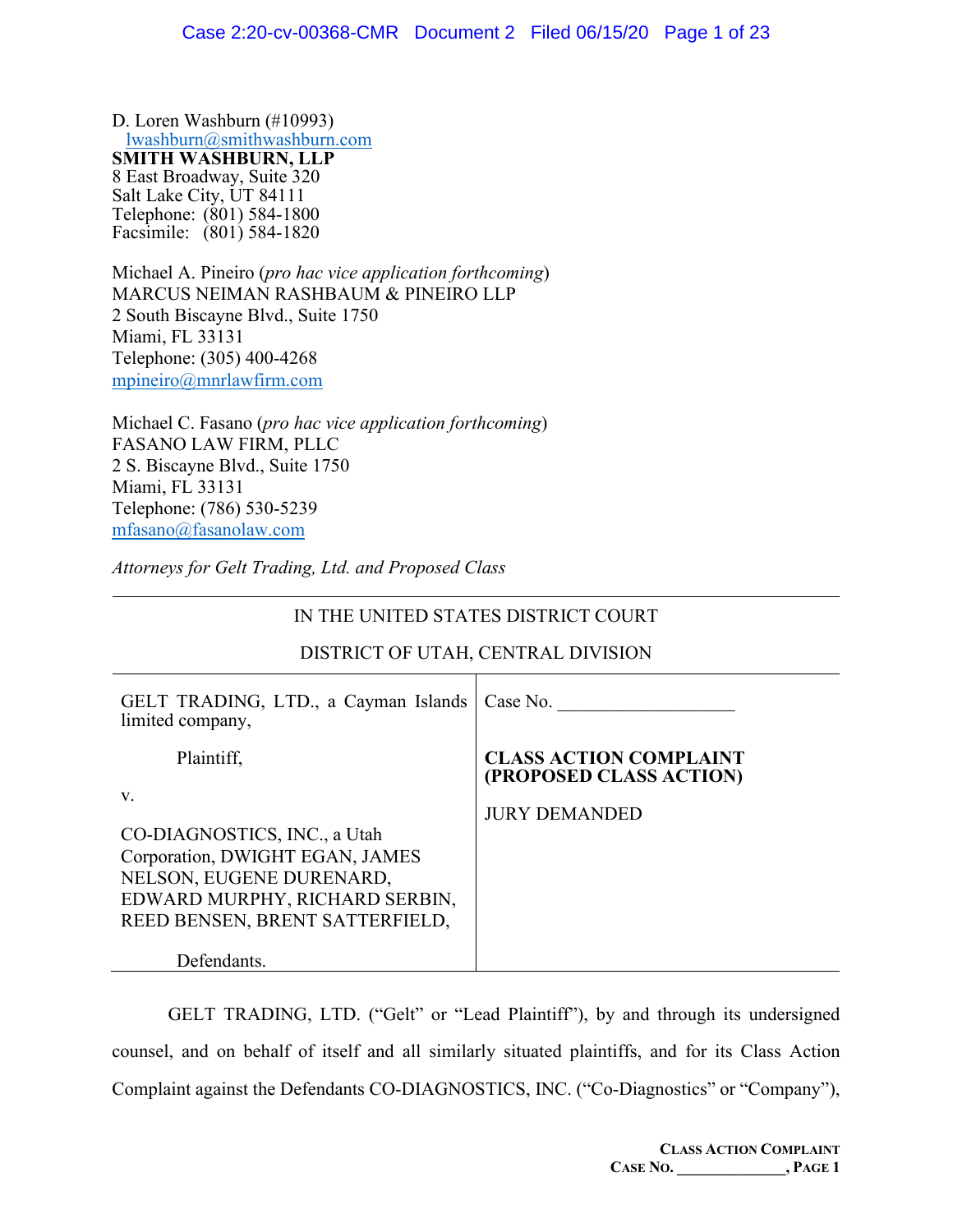#### Case 2:20-cv-00368-CMR Document 2 Filed 06/15/20 Page 2 of 23

## DWIGHT EGAN, JAMES NELSON, EUGENE DURENARD, EDWARD MURPHY, RICHARD SERBIN, REED BENSEN, and BRENT SATTERFIELD, hereby states as follows:

#### **INTRODUCTION**

1. As the Covid-19 global pandemic began to spread to the United States, government and public health officials on the state and federal levels moved quickly to establish strategies to prevent the disease from devastating the country. Universally, those government strategies were predicated on establishing effective systems for mass testing of the U.S. population for the Covid-19 virus.

2. Fast, accurate, and readily accessible testing for Covid-19 provides government officials with crucial health information and data needed to combat the pandemic. It allows them to assess, in real-time, outbreaks of the virus and to take appropriate policy actions—such as quarantining and social distancing measures intended to prevent further mass transmission. And it allows them to allocate and, if necessary, seek resources to ensure that our public and private health systems can appropriately provide care for Covid-19 patients who require medical intervention and treatment.

3. To be sure, the ingenuity and industriousness of American enterprise has been integral to country's response to the Covid-19 pandemic. Health officials have worked closely with U.S. and international medical and pharmaceutical companies to develop Covid-19 tests, to seek potential therapeutics for the virus, and to ultimately obtain a vaccine. And many American companies have stepped up to this tremendous challenge, working with government counterparts to mitigate and hopefully end this pandemic.

4. There are, however, some companies and corporate executives who have sought to unfairly exploit this novel pandemic for their financial gain—including by, among other things, misleading the public about the efficacy of their products in combatting the pandemic. Defendant Co-Diagnostics is one of those companies.

5. As explained in greater detail below, Co-Diagnostics, its directors and officers including PhD-level scientists who should know better—made continual, knowing and willful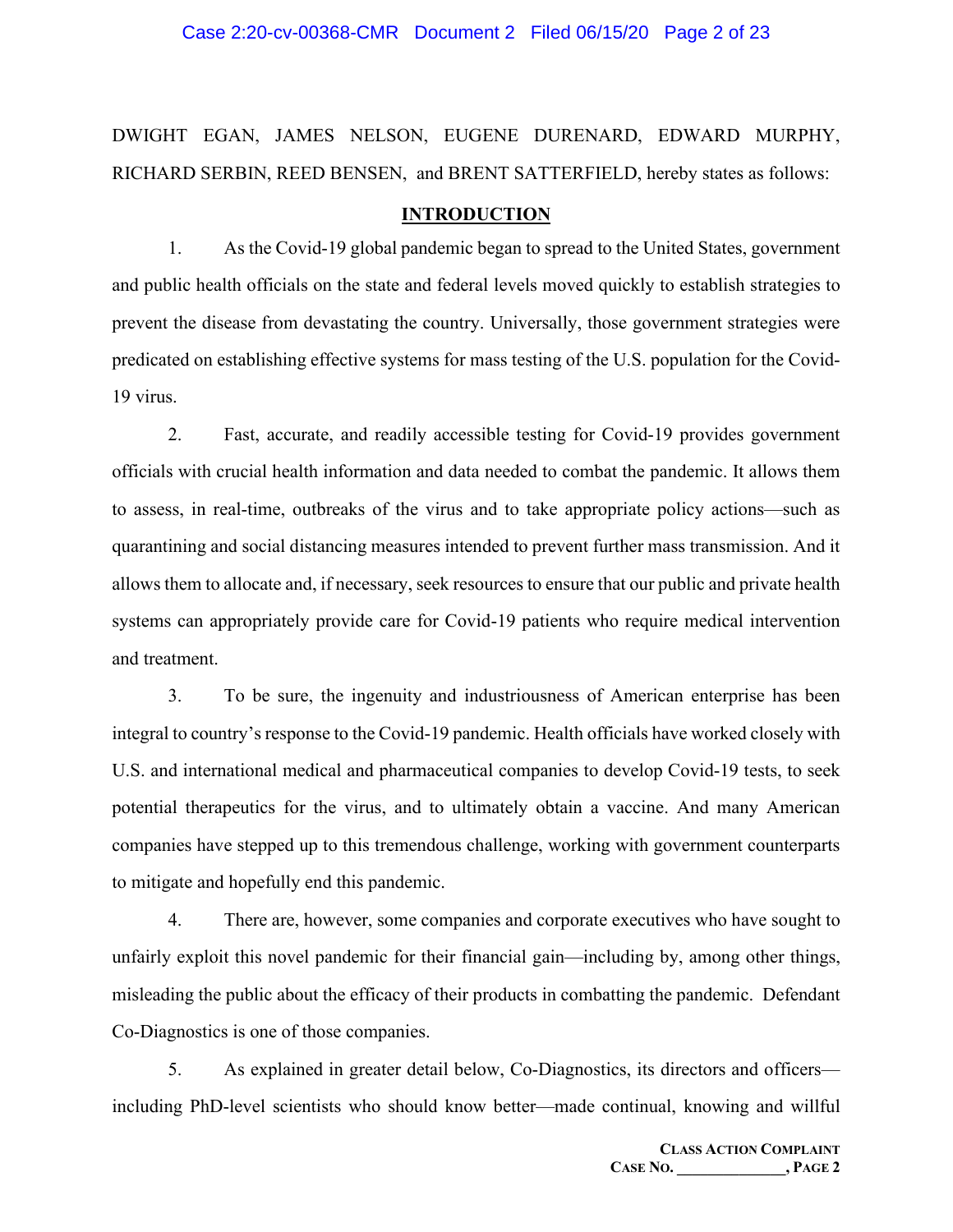#### Case 2:20-cv-00368-CMR Document 2 Filed 06/15/20 Page 3 of 23

misstatements about their main product, a Covid-19 diagnostic test, to pump of the price of Co-Diagnostics' stock while the officers and directors exercised low priced options and dumped their stock into the market. Their fraudulent misstatements, and disregard for the basic scientific principles that make their falsity of their statements clear in retrospect, cost investors to lose millions of dollars.

6. Unlike many securities fraud cases, the Co-Diagnostics fraud is blunt and simple to understand. Early in the Covid-19 pandemic, drug companies were racing to create an accurate diagnostic test for the virus that had quick response times. Co-Diagnostics seemingly won that race. Co-Diagnostics announced that it had received regulatory clearance to sell its tests in the European Community on February 24, 2020—the first company in the world to receive this clearance. Then, on April 6, 2020 the company announced that it had received emergency use authorization for its tests from the U.S. Food and Drug Administration.

7. Throughout this time and thereafter, Co-Diagnostics, its Chief Technology Officer, and its other officers and directors made unequivocal statements to the market *that its Covid-19 tests were 100% accurate*—a staggering claim that appeared to set Co-Diagnostics apart from other competitors developing Covid-19 tests. As was later revealed, however, this was not true: Co-Diagnostics' Covid-19 tests are materially less than 100% accurate – a discrepancy that can have momentous adverse consequences if Co-Diagnostics' tests are used on a widespread basis, as intended.<sup>[1](#page-2-0)</sup> Nonetheless, Co-Diagnostics' market-first test, together with its claims that its tests were perfectly accurate, allowed Co-Diagnostics to sign lucrative contracts with state governments in the U.S. and governments around the world.

8. As a result of this misrepresentation and the influx of taxpayer dollars to Co-Diagnostics, the company's stock soared—until it crashed. The crash came when Co-Diagnostics

<span id="page-2-0"></span><sup>&</sup>lt;sup>1</sup> As stated herein, diagnostics tests that are even slightly less than 100% accurate in clinical testing can have extraordinary public health consequences when it comes to practical testing accuracy in a field setting. For example, if a diagnostics test has a 98% "specificity" and "sensitivity" rate (two metrics that factor into a test's accuracy), the practical effect is that 1 in 3 tests will return false positive results for Covid-19. For this reason, it is critical that market leaders in this area have nearly perfect accuracy metrics in clinical settings.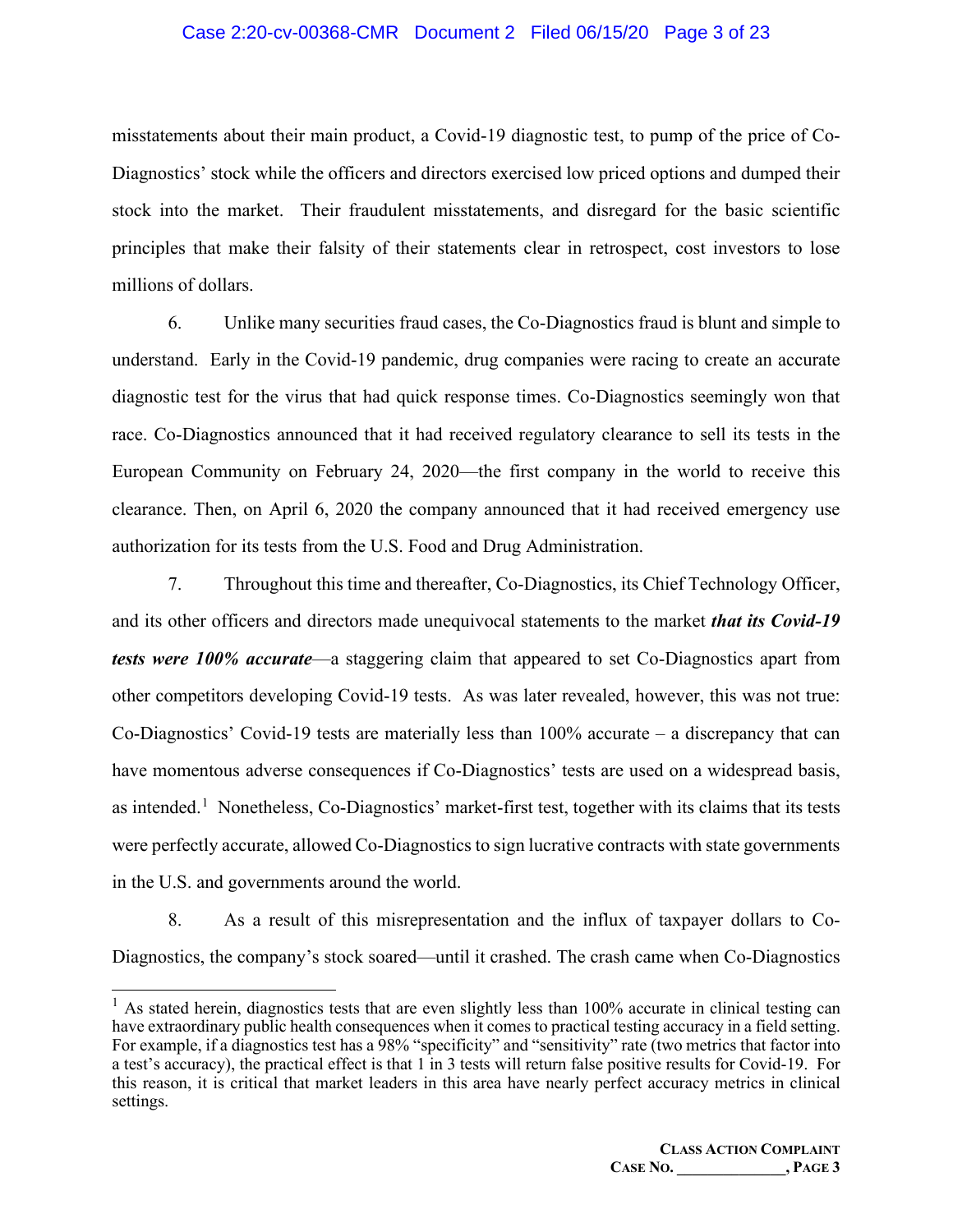#### Case 2:20-cv-00368-CMR Document 2 Filed 06/15/20 Page 4 of 23

began acting evasively about its Covid-19 tests' true accuracy and regulatory authorities contradicted claims made by Co-Diagnostics about the accuracy of diagnostic tests.

9. Prior to the release of the news undermining Co-Diagnostics' false claims of 100% accuracy, Co-Diagnostics' stock enjoyed an all-time high stock price of \$29.72 per share and a market capitalization of over \$800 million. This was quite an accomplishment for a company that was at risk of being delisted from the exchange on New Year's Day, 2020, when it was trading at \$.91 and was worth less than \$25 million. Just a year ago Co-Diagnostics was in danger of being delisted from NASDAQ on July 2, 2019 because it was consistently trading under a dollar; now it was trading at thirty times that. Co-Diagnostics officers and directors were poised to make a fortune on the inflated stock price.

10. On May 14, 2020, Co-Diagnostics was set to announce its first quarter earnings after markets closed. Before the markets closed and before the earnings call, however, news outlets reported that Co-Diagnostics was reticent to participate in U.S.-based testing to verify its accuracy claims.

11. As public reports casting doubt on Co-Diagnostics claims of 100% accuracy began to circulate, the stock declined rapidly. After negative information about the Co-diagnostics' tests began to be reported, the stock went from its daily high of \$29.52, down to \$20, and hit an intraday low of \$18.35 before closing at \$22.13. The losses on May 14, 2020, were so sudden that the stock stopped trading at one or two periods during the day, and its losses may have been higher but for NASDAQ's intervention.

12. After markets closed and with this information in hand, Co-Diagnostics issued an earnings report for the first quarter of 2020 and held a call that commented on the company's future prospects. On the call, CEO Dwight Egan offered a glowing report explaining that the company had sold 6 million tests, and had already purchased components to manufacture an additional 20 million tests that were already ordered by customers.

13. On the call, neither Egan nor its Chief Financial Officer, Reed Benson, made mention of the public statements made by third parties relating to the tests' accuracy. Notably,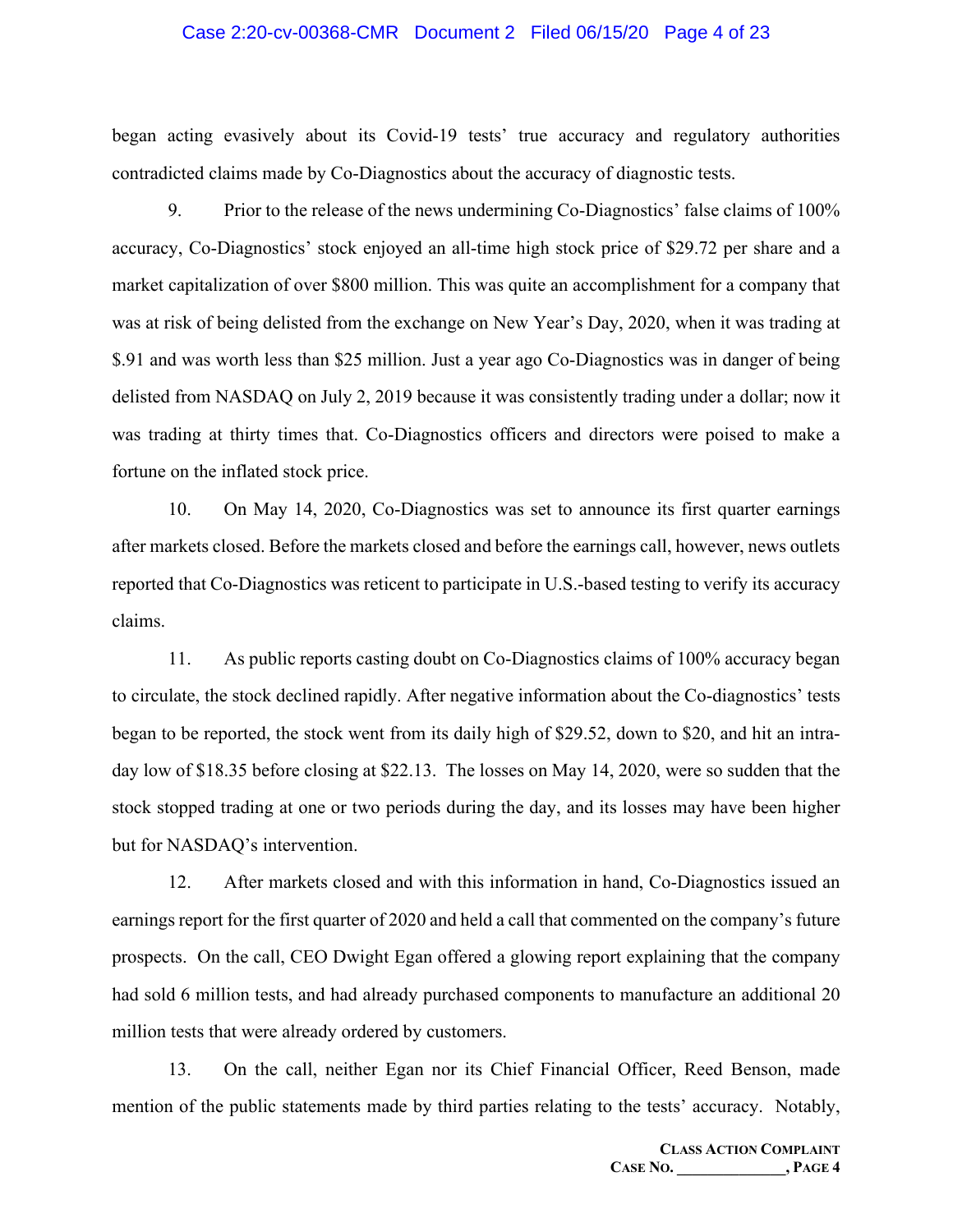#### Case 2:20-cv-00368-CMR Document 2 Filed 06/15/20 Page 5 of 23

Chief Science Officer, and inventor of Co-Diagnostics' technology, Brent Satterfield, Ph. D., was absent from the call and did not address the allegations after boasting to the market about Co-Diagnostics' Covid-19 testing accuracy in press releases in the weeks leading to the company's earnings announcement.

14. That evening, in response to other drug companies' widely-reported test accuracy struggles, financial news services began reporting that the U.S. Food and Drug Administration announced publicly that no Covid-19 test is 100% accurate. Of course, this announcement by the FDA undermined Co-Diagnostics' claims about its tests' perfect accuracy.

15. When markets opened on May 15, 2020, the stock slid to \$15.80 per share. The stock never rebounded, and today trades at severely reduced volume for between \$15 and \$16 per share, with expectations that the stock will trend lower due to the company's product not being what it promised, public skepticism, and the realization by investors that Co-Diagnostics was a flash-in-the-pan company that achieved astronomical gains by deceiving the public while it was wrestling with an unprecedented global pandemic.

16. During this time, and with a cloud of doubt hanging over the company's claims of accuracy, Co-Diagnostics' directors and officers have been rapidly exercising stock options for pennies per share and immediately selling their shares into the market reaping millions of dollars from the fraud-inflated price of the stock. The Officers and Directors, knowing the truth of the company's products and its future prospects, are taking their profits at cost to the public markets before the company inevitably becomes a penny stock once more. The investing public at large does not have the luxury of purchasing its shares at pennies on the dollar. Investors who believed Co-Diagnostics claims of 100% accuracy have lost hundreds of millions of dollars as a result of Co-Diagnostics' blatantly fraudulent statements to the investing public.

17. This class action, therefore, seeks to hold Co-Diagnostics and its executives to account for their misrepresentations on behalf of defrauded investors.

#### **JURISDICTION AND VENUE**

18. The Court has subject-matter jurisdiction pursuant to 28 U.S.C. § 1332 because the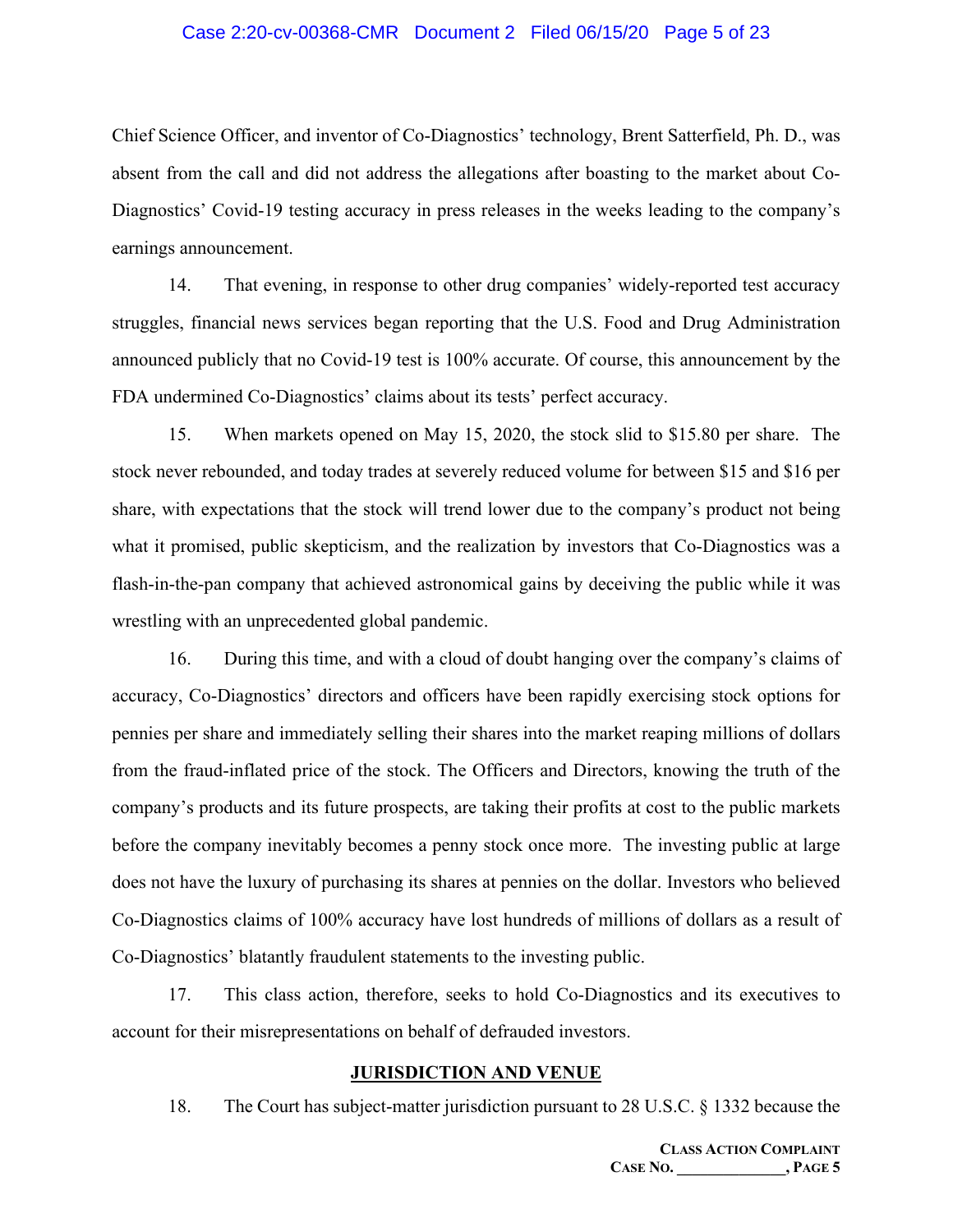#### Case 2:20-cv-00368-CMR Document 2 Filed 06/15/20 Page 6 of 23

claims asserted are between citizens of a foreign nation and citizens of this state. The Court also has original jurisdiction pursuant to 28 U.S.C. § 1331, because questions of federal securities law predominate the asserted claims.

19. The Court has personal jurisdiction because the Defendants committed tortious acts within this judicial district and Defendants reside in Utah.

20. Pursuant to 28 U.S.C. § 1391, venue is proper in this Judicial District because a substantial part of the events or omissions giving rise to the claim occurred in this Judicial District.

21. All conditions precedent have occurred, been performed or have otherwise been waived.

22. Gelt has retained the undersigned law firms to prosecute this action and has agreed to pay the law firm a reasonable fee for its services, plus out of pocket expenses.

## **PARTIES**

23. The Plaintiff, Gelt, is a Cayman Islands limited company.

24. Defendant, Co-Diagnostics, Inc. is a Utah Corporation with offices in Salt Lake City, Utah.

25. Defendants, Dwight Egan, James Nelson, Eugene Durenard, Edward Murphy, Richard Serbin, Reed Bensen, and Brent Satterfield are directors and/or officers of Co-Diagnostics. Upon information and belief, each individual defendant resides and conducts business in the State of Utah.

26. The Defendants named above, other than Co-Diagnostics, are referred to herein as the "*Individual Defendants*." During the Class Period, the Individual Defendants, as senior executive officers and/or directors of Co-Diagnostics, were privy to confidential and proprietary information concerning Co-Diagnostics, its operations, finances, financial condition and present and future business prospects. The Individual Defendants also had access to material adverse nonpublic information concerning Co-Diagnostics, as discussed in detail below. Because of their positions with Co-Diagnostics, the Individual Defendants had access to non-public information about its business, finances, products, markets and present and future business prospects via access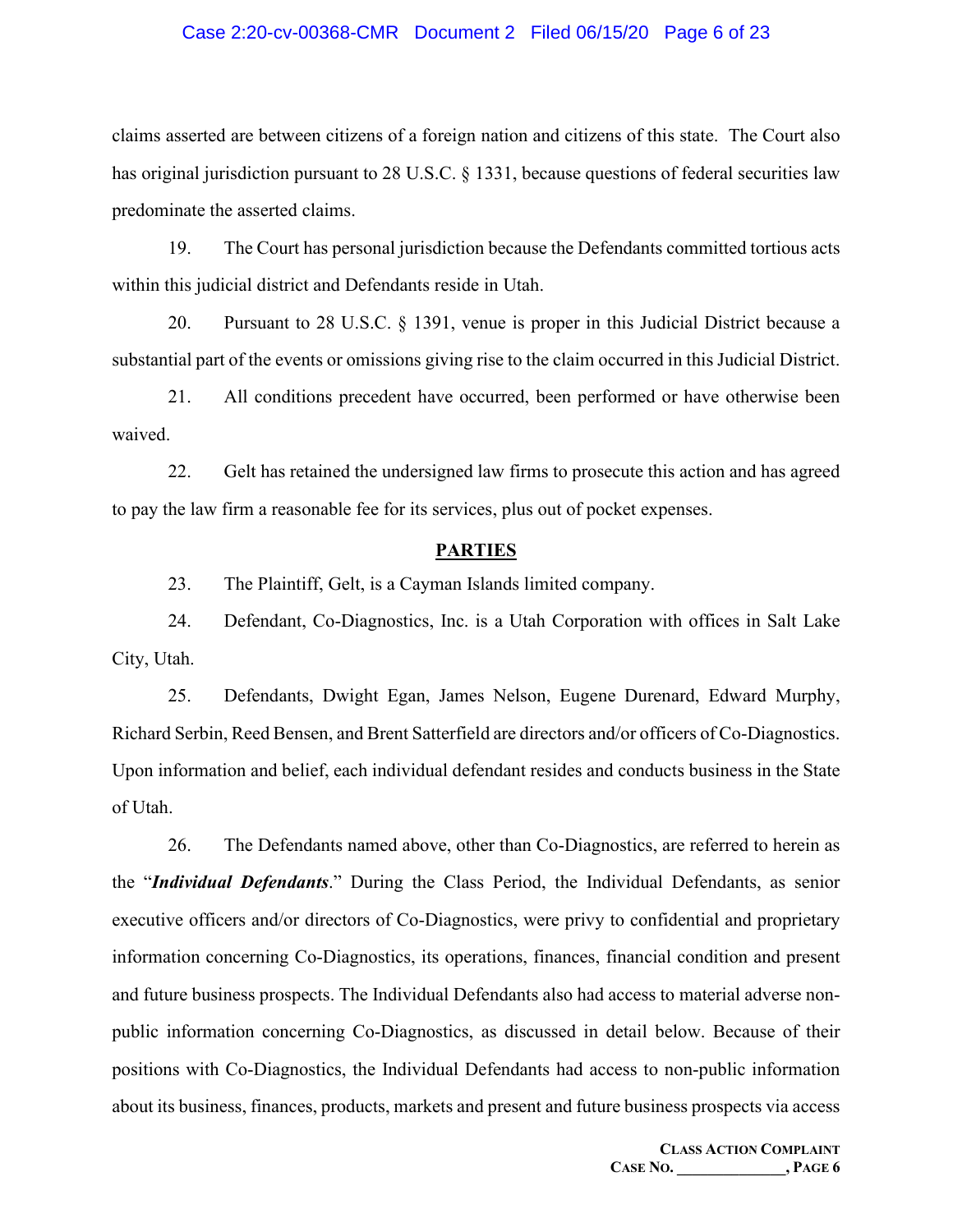#### Case 2:20-cv-00368-CMR Document 2 Filed 06/15/20 Page 7 of 23

to internal corporate documents, conversations and connections with other corporate officers and employees, attendance at management and/or board of directors meetings and committees thereof, and via reports and other information provided to them in connection therewith. Because of their possession of such information, the Individual Defendants knew or recklessly disregarded that the adverse facts specified herein had not been disclosed to, and were being concealed from, the investing public.

27. The Individual Defendants are liable as direct participants in the wrongs complained of herein. In addition, the Individual Defendants, by reason of their status as senior executive officers and/or directors, were "controlling persons" within the meaning of Section 20(a) of the Exchange Act and had the power and influence to cause the Company to engage in the unlawful conduct complained of herein. Because of their positions of control, the Individual Defendants were able to and did, directly or indirectly, control the conduct of Co-Diagnostics's business and participated in the conduct alleged below.

28. The Individual Defendants, because of their positions with Co-Diagnostics, controlled and/or possessed the authority to control the contents of its reports, press releases and presentations to securities analysts and through them, to the investing public. The Individual Defendants were provided with copies of the Company's reports and press releases alleged herein to be misleading prior to or shortly after their issuance and had the ability and opportunity to prevent their issuance or cause them to be corrected. Thus, the Individual Defendants had the opportunity to commit the fraudulent acts alleged herein.

29. As senior executive officers and/or directors and as controlling persons of a publicly traded company whose common stock was, and is, registered with the SEC pursuant to the Exchange Act, and was, and is, traded on the NASDAQ Exchange and governed by the federal securities laws, the Individual Defendants had a duty to disseminate promptly accurate and truthful information with respect to Co-Diagnostics' financial condition and performance, growth, operations, financial statements, business, products, markets, management, earnings and present and future business prospects, to correct any previously issued statements that had become

> **CLASS ACTION COMPLAINT CASE NO. \_\_\_\_\_\_\_\_\_\_\_\_\_\_, PAGE 7**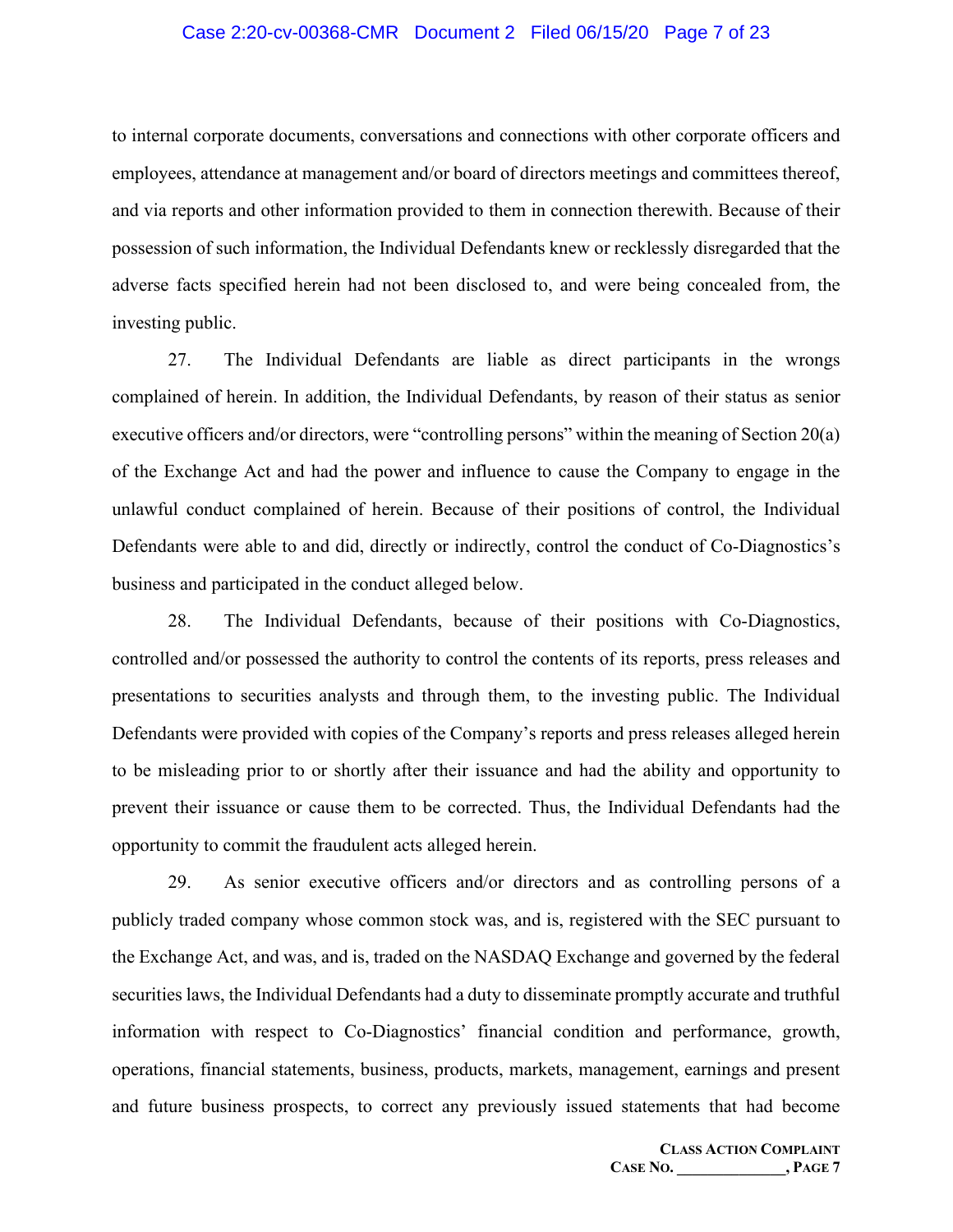#### Case 2:20-cv-00368-CMR Document 2 Filed 06/15/20 Page 8 of 23

materially misleading or untrue, so that the market price of Co-Diagnostics' securities would be based upon truthful and accurate information. The Individual Defendants' misrepresentations and omissions during the Class Period violated these specific requirements and obligations.

30. The Individual Defendants are liable as participants in a fraudulent scheme and course of conduct which operated as a fraud or deceit on purchasers of Co-Diagnostics publicly traded securities by disseminating materially false and misleading statements and/or concealing material adverse facts. The scheme: (i) deceived the investing public regarding Co-Diagnostics's business, operations and management and the intrinsic value of Co-Diagnostics securities; and (ii) caused Lead Plaintiff and members of the Class to purchase Co-Diagnostics publicly traded securities at artificially inflated prices.

## **LEAD PLAINTIFF'S CLASS ACTION ALLEGATIONS**

31. Lead Plaintiff brings this action as a class action pursuant to Federal Rule of Civil Procedure 23(a) and (b)(3) on behalf of a class consisting of all those who purchased the securities of Co-Diagnostics between February 25, 2020 and May 15, 2020, (the "Class Period") inclusive, and who were damaged thereby (the "Class"). Excluded from the Class are Defendants, the officers and directors of the Company, at all relevant times, members of their immediate families and their legal representatives, heirs, successors or assigns and any entity in which Defendants have or had a controlling interest.

32. The members of the Class are so numerous that joinder of all members is impracticable. Throughout the Class Period, Co-Diagnostics stock was actively traded on the NASDAQ Exchange. While the exact number of Class members is unknown to Lead Plaintiff at this time and can only be ascertained through appropriate discovery, Lead Plaintiff believe that there are hundreds or thousands of members in the proposed Class. For example, on the last two days of the class period alone almost 75 million shares of Co-Diagnostics were bought and sold, meaning that each issued and outstanding share of stock changed hands an average of three times on those days alone. Record owners and other members of the Class may be identified from records maintained by Co-Diagnostics or its transfer agent and may be notified of the pendency of this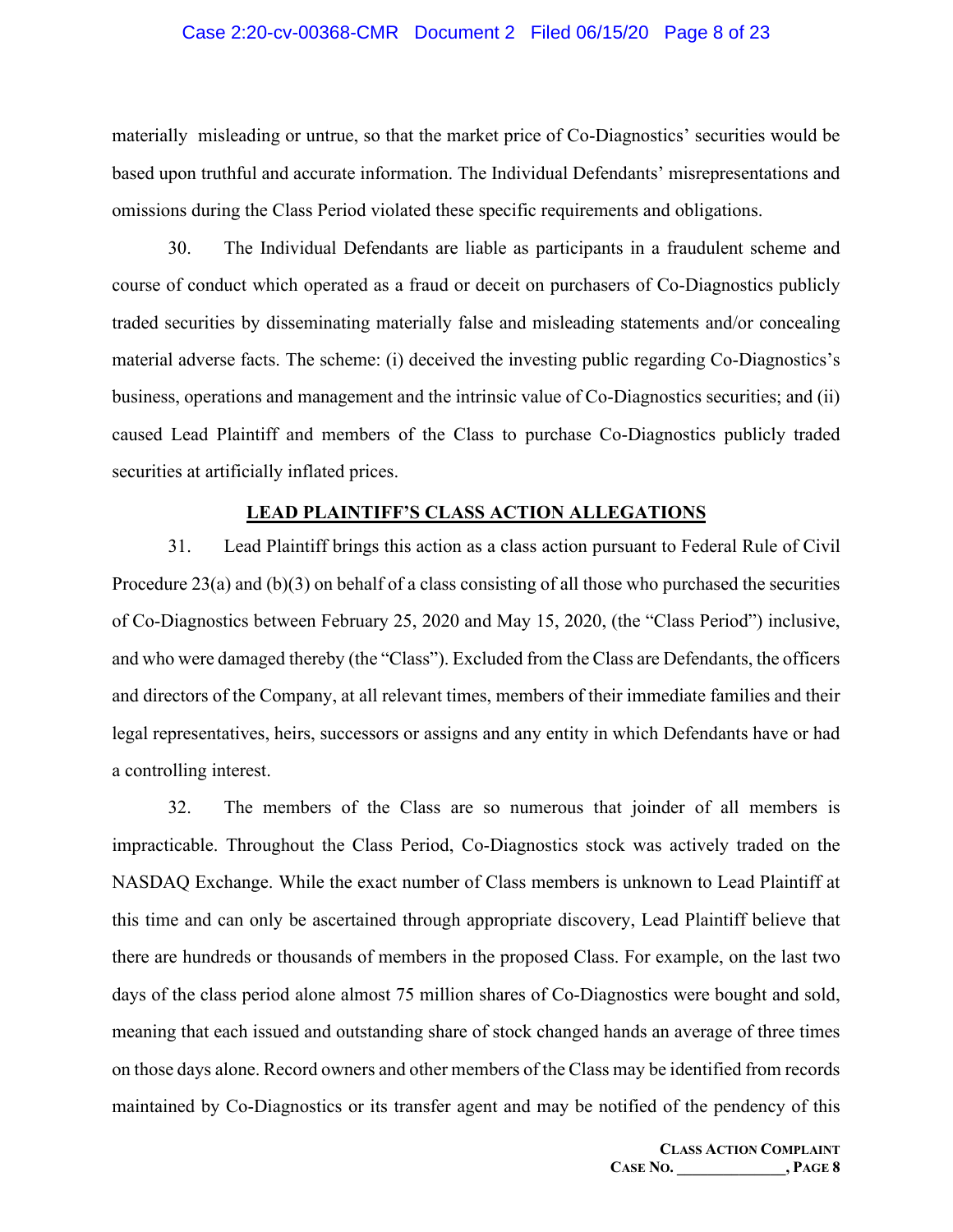## Case 2:20-cv-00368-CMR Document 2 Filed 06/15/20 Page 9 of 23

action by mail, using the form of notice similar to that customarily used in securities class actions.

33. Lead Plaintiff's claims are typical of the claims of the members of the Class as all members of the Class are similarly affected by Defendants' wrongful conduct in violation of federal law complained of herein. Lead Plaintiff purchased shares prior to May 14, when the truth about the tests' accuracy began to be revealed, at a price much higher than the price at which the stock traded after the truth of the tests' accuracy was publicly revealed.

34. Lead Plaintiff will fairly and adequately protect the interests of the members of the Class and has retained counsel competent and experienced in class and securities litigation.

35. Common questions of law and fact exist as to all members of the Class and predominate over any questions solely affecting individual members of the Class. Among the questions of law and fact common to the Class are:

> (a) whether the federal securities laws were violated by Defendants' acts as alleged herein;

(b) whether statements made by Defendants to the investing public during the Class Period misrepresented material facts about the business and operations of Co-Diagnostics;

(c) whether the prices of Co-Diagnostics's publicly traded securities were artificially inflated during the Class Period; and

(d) to what extent the members of the Class have sustained damages and the proper measure of damages.

36. A class action is superior to all other available methods for the fair and efficient adjudication of this controversy since joinder of all members is impracticable. Furthermore, as the damages suffered by individual Class members may be relatively small, the expense and burden of individual litigation make it impossible for members of the Class to individually redress the wrongs done to them. There will be no difficulty in the management of this action as a class action.

## **FACTUAL ALLEGATIONS COMMON TO ALL COUNTS**

## **I. History of Co-Diagnostics and Historical Market Performance**

37. Co-Diagnostics, Inc. was formed on April 18, 2013, as a Utah corporation. Upon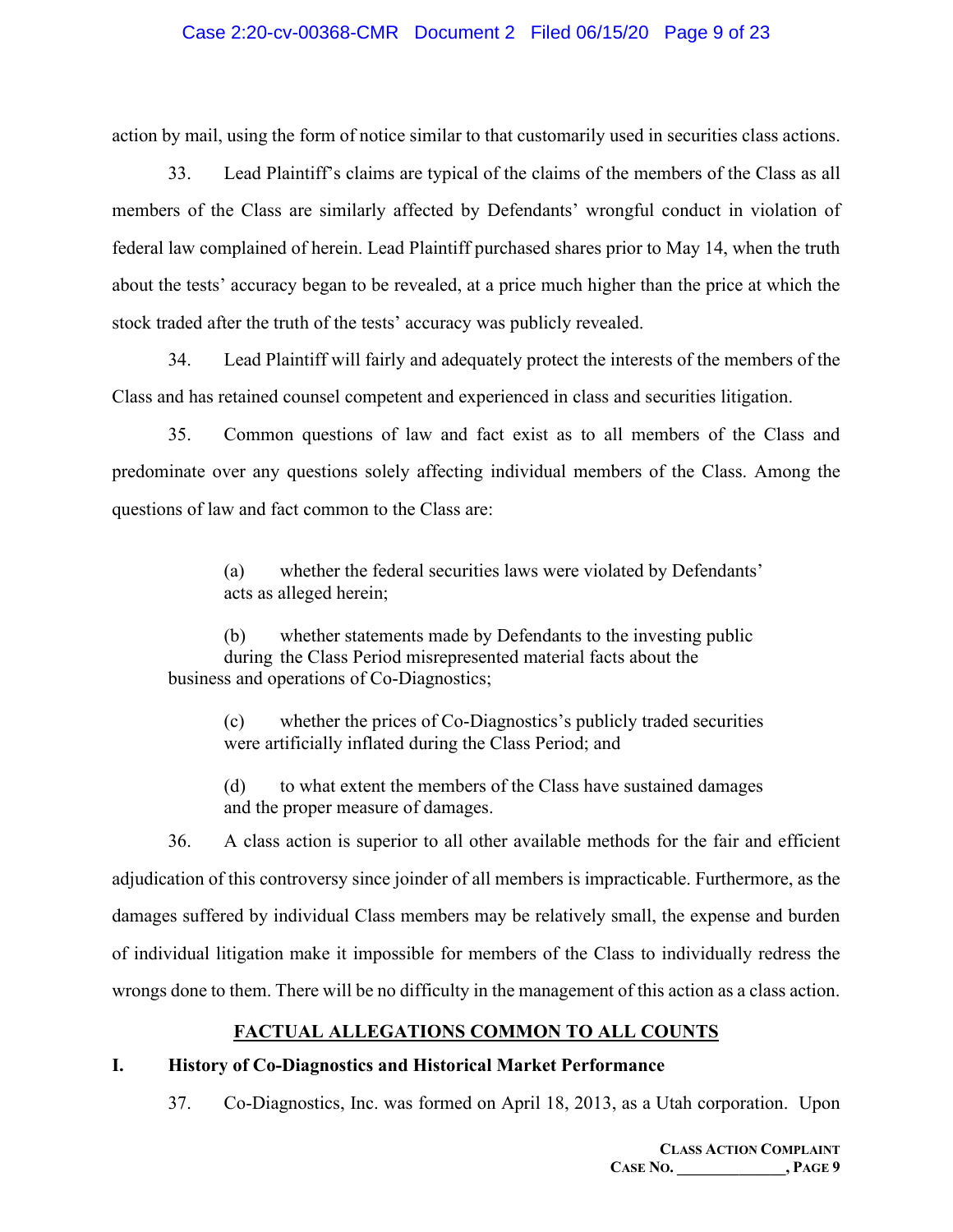#### Case 2:20-cv-00368-CMR Document 2 Filed 06/15/20 Page 10 of 23

information and belief, the company was formed to monetize the DNA-testing technology developed by Biomedical Engineering Ph.D. Brent Satterfield.

38. Defendant Egan, Co-Diagnostics' current CEO, joined the company as an officer and director in April 2013.

39. Defendant Benson has served as the company's CFO, board secretary, and as a director of Co-Diagnostics since 2014.

40. After several years of operating as a "start-up" in the private sector, Co-Diagnostics filed an SEC Form S-1 Registration Statement on April 28, 2017, with an attached prospectus.

41. The prospectus described that the company owned proprietary technology that enabled it to do DNA testing for diagnostic purposes.

42. For example, the prospectus stated that, as of 2017, Co-Diagnostics' primary source of revenue was from selling diagnostics tests for Zika Virus, Tuberculosis, Hepatitis B, Hepatitis C, Malaria, Dengue Fever, and HIV. Its customers were primarily located in the Caribbean, in Central and South America, in North America, and in India.

43. The company forecasted that it would be authorized to sell Tuberculosis, Hepatitis B, and Hepatitis C tests in the European Union in 2018 and 2019.

44. The prospectus admits that beyond 2019, the company did not have a plan for further research and development or any target diseases that it was aiming to create diagnostic tests for, but anticipated to selling tests "based on need and regulatory barriers" in the United States.

45. The stock first listed on the NASDAQ exchange on July 12, 2017 and opened at \$6. The stock slowly slid down in price to become a "penny stock" trading at less than \$1 per share for extended periods. The stock closed on December 31, 2019 at \$0.8952 per share.

46. Co-Diagnostics was in danger of being delisted from the NASDAQ, which requires that companies not trade below \$1.00 per share to continue being listed on the exchange.

## **II. Co-Diagnostics, Without Direction or Strategy, Stumbles Into Its Best Possible Opportunity as the World Begins to Reel from the Covid-19 Pandemic**

47. As is now common knowledge, in late 2019, a new virus began to spread rapidly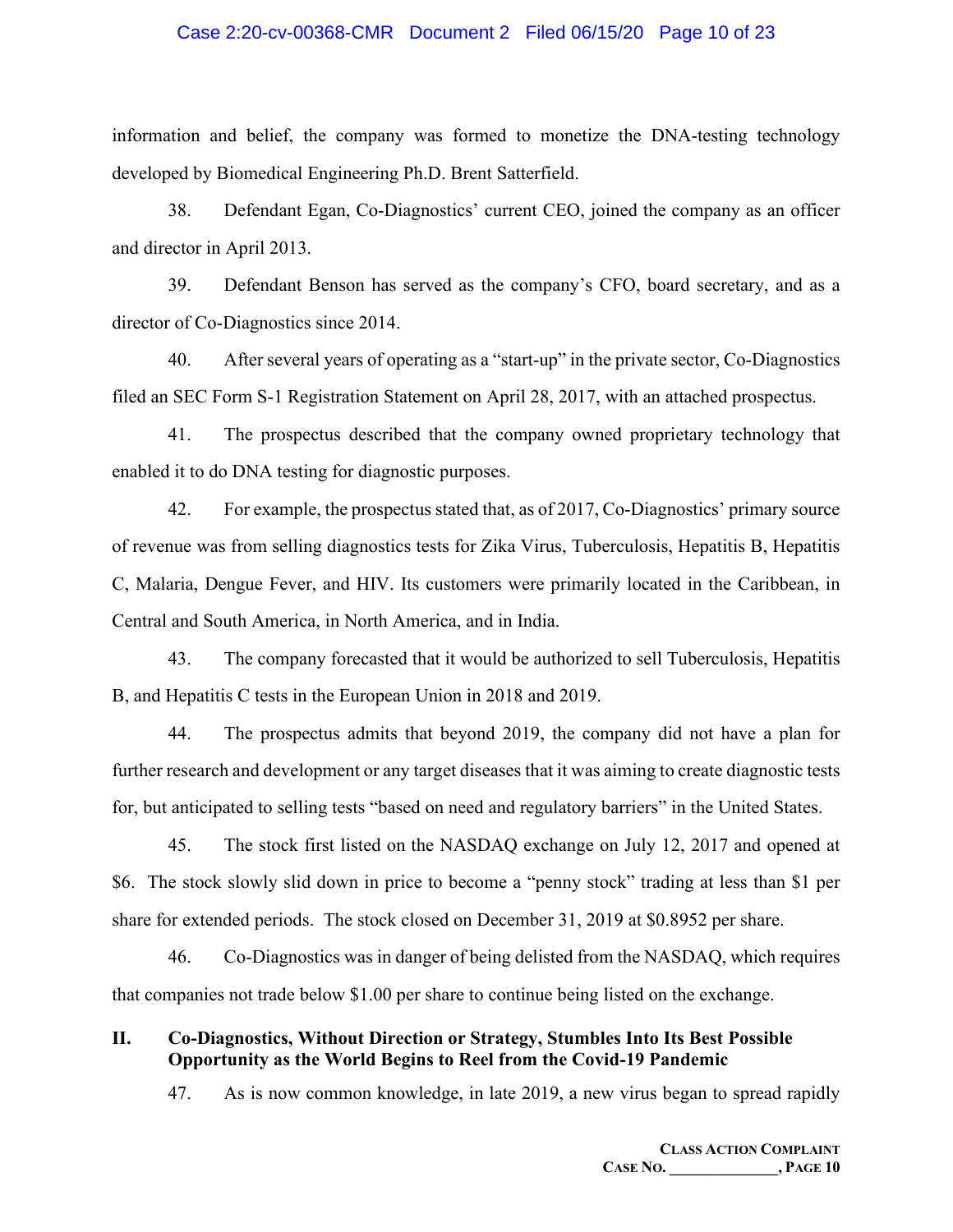#### Case 2:20-cv-00368-CMR Document 2 Filed 06/15/20 Page 11 of 23

through the population in Wuhan, China. That virus, which has become known as Covid-19, has ravaged the world's economies and healthcare systems, and has resulted in millions of infections and hundreds of thousands of deaths. Covid-19 is a virus and it can be detected by DNA-based testing. Because Co-Diagnostics expertise is DNA-based testing, the world's need for accurate Covid-19 testing—to help control the spread of the virus—presented a unique opportunity to Co-Diagnostics to use its technology and expertise to earn money.

48. According to Co-Diagnostics, it began developing Covid-19 tests rapidly using a technology called CoPrimer, which was developed and patented by Satterfield before the outbreak. Based on public reports, Co-Diagnostics used the CoPrimer technology to develop a Covid-19 diagnostics test within one week.

49. CoPrimer allegedly worked so well that Co-Diagnostics, despite its relatively small size, became the first company in the world to obtain the prestigious CE marking for its Covid-19 tests. The CE certification mark indicates conformity with health, safety, and environmental protection standards for products sold within the European Economic Area.

50. Co-Diagnostics announced on February 24, 2020, that it had received regulatory approval to sell in the European Community. It was the first U.S. company to receive approval for the export to Europe of Covid-19 test kits.

51. Co-diagnostics' stock began to rise on the news. The stock traded at over \$15 per share at the end of February 2020, and at over \$17 per share in early March.

52. On April 6, 2020, Co-Diagnostics became the first company to receive approval from the U.S. FDA for its Covid-19 tests under an Emergency Use Authorization, which permitted Co-Diagnostics' tests to be used by certified clinical laboratories in the U.S. for the diagnosis of Covid-19.

53. The stock, which in the weeks after the CE announcement had settled to \$8 per share, began to climb again.

54. Co-Diagnostics rushed its product to market because it had many larger competitors who were also hurrying to get an accurate diagnostic test to market.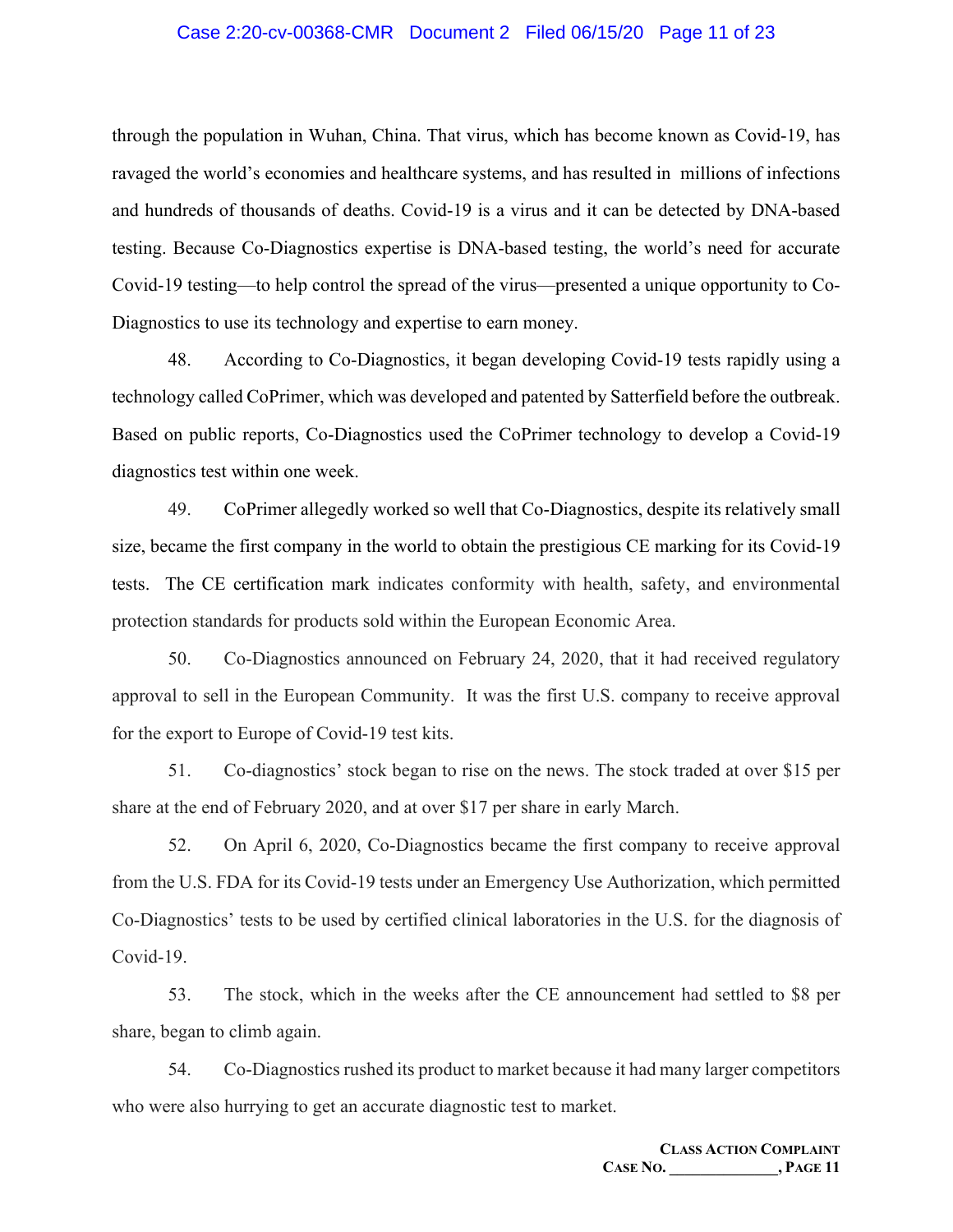## **III. Co-Diagnostics Makes Material Misrepresentations About Its Covid-19 Tests, Sending Its Stock Soaring—And Then Crashing**

55. After Co-Diagnostics obtained its certifications, it began selling millions of dollars' worth of Covid-19 tests to 50 countries and more than 12 states in the U.S. The stock continued to climb.

56. During this time Co-Diagnostics was able to obtain lucrative contracts to provide testing to states and foreign countries. For example, Co-Diagnostics was going to provide the majority of the tests for a \$5 million contract with the state of Utah that ran from March 31, 2020 through May 30, 2020. Co-Diagnostics was also to provide tests for a contract with Iowa totaling \$26 million for approximately 540,000 testing kits.

57. Not all news was good, however. On April 30, 2020, The Salt Lake Tribune published an article titled "'This is a Potential Public Health Disaster': COVID-19 results from TestUtah.com are raising questions." The article questioned the accuracy of Co-Diagnostics tests being used at sites run by TestUtah.com.

58. Satterfield was quoted in the article, reassuring the public that the alleged inaccuracies were due to "population differences".

59. In response to the Tribune's questions, Satterfield reassured the market that Co-Diagnostics' tests were between 99.52% and 100% accurate in unspecified FDA and European studies. Satterfield also said the company had received no complaints from anyone Co-Diagnostics supplied tests to in 50 countries.

60. On May 1, 2020, to allay public health and investor concerns, Co-Diagnostics issued a press release titled: "Co-Diagnostics, Inc. Releases COVID-19 Test Performance Data: Consistently Demonstrates 100% Sensitivity and 100% Specificity Across Independent Evaluations". The press release unequivocally stated that Co-Diagnostics Covid-19 tests were 100% accurate based on data gathered from across the world:

> Co-Diagnostics, Inc. **(Nasdaq:CODX)** (the Company), a molecular diagnostics company with a unique, patented platform for the development of diagnostic tests, today released COVID-19 test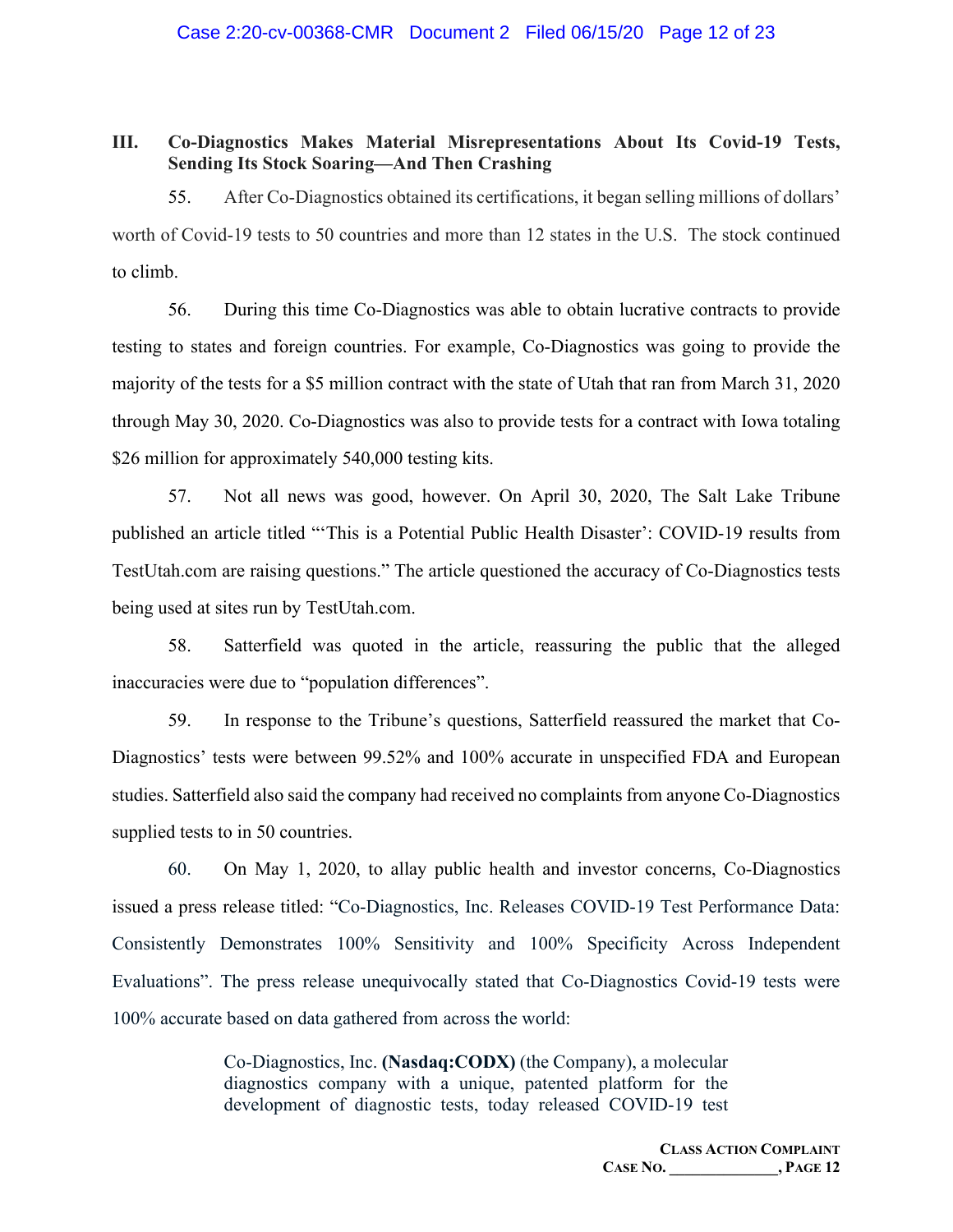performance data demonstrating 100% sensitivity and 100% specificity, the metrics used to determine accuracy in molecular diagnostics testing.

The data being released comes from independent evaluations of the performance of the Company's COVID-19 test in the field. These evaluations were conducted in Mexico by the Mexican Department of Epidemiology ("InDRE"), India, and elsewhere in the US and abroad. Each study concluded 100% concordance for both specificity and sensitivity.

61. In the press release, Satterfield did not mention that the tests might be less than

100% accurate—abandoning his recognition that the tests were between 99.52% and 100% accurate. Instead, Satterfield insisted that Co-Diagnostics' tests were 100% accurate based on the experimental data:

> In remarking on the test's favorable limit of detection (LOD) results in the evaluations, Brent Satterfield, PhD said, "In diagnostics, the limit of detection or LOD is a single metric that helps inform the key metrics of sensitivity and specificity but is not relevant as a standalone data point. Other metrics that are important are availability, ease of use and throughput. In countries where we have been evaluated against other tests, *we have consistently and repeatedly achieved 100% clinical sensitivity and specificity and you can't do better than that.*"

(emphasis added).

62. While in most situations, 99.5% accuracy and 100% accuracy are functionally equivalent, in diagnostic testing of diseases with a low population saturation, the difference can dramatically affect whether a test has any value to public health officials.

63. For example, in Utah Covid-19 testing has fairly consistently resulted in only 5% of apparently-symptomatic test subjects testing positive for Covid-19. In other words, for every 1,000 tests, only about 50 people test positive. However, even if Co-Diagnostics tests were 99.5% accurate—and it appears they are much less accurate than that—as described in greater detail below, there would be five people who did not have the test but who tested positive. In other words, one in ten people who tested positive would not have the disease. At only slightly lower accuracy rates, the test becomes essentially worthless for public health testing and tracing.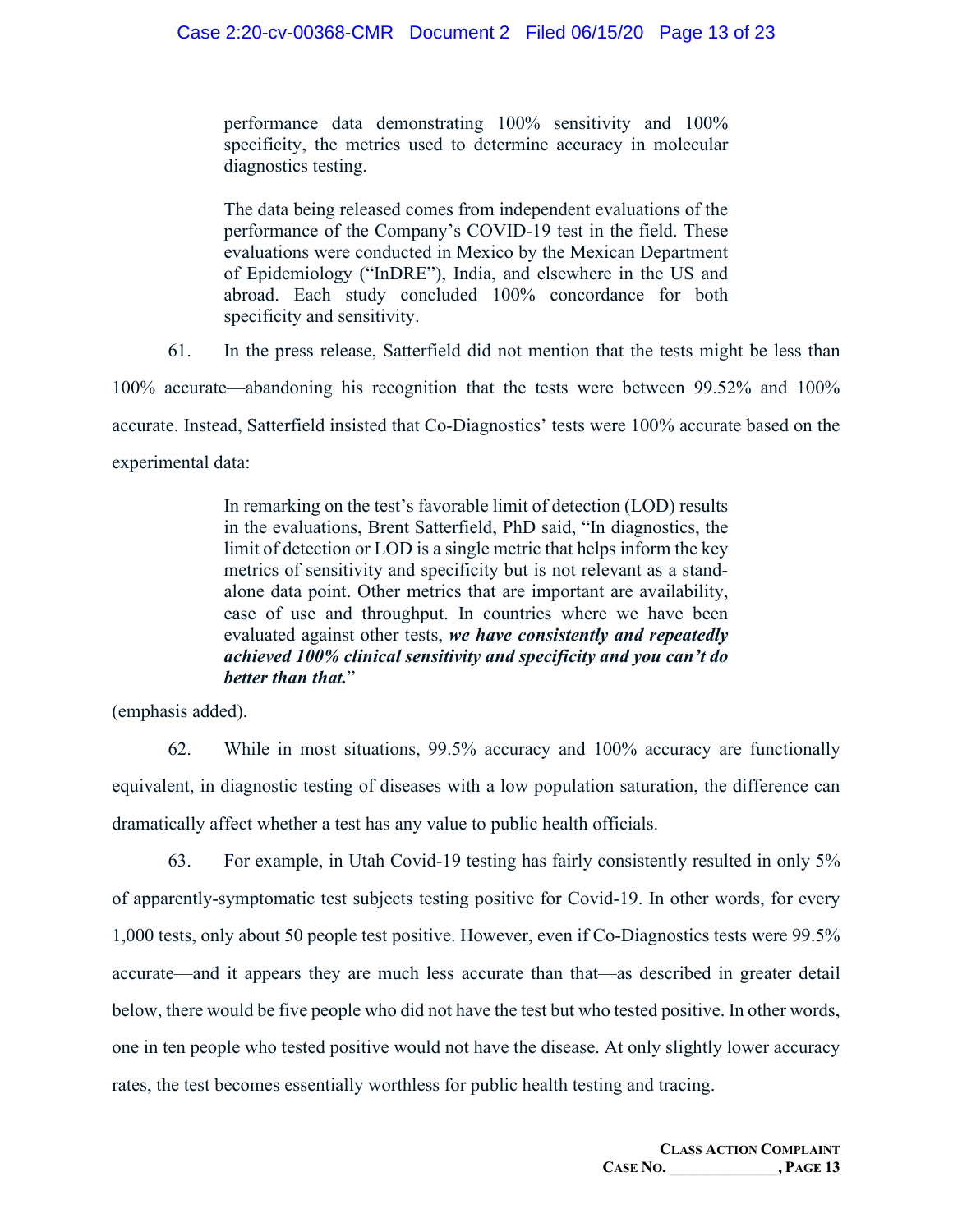## Case 2:20-cv-00368-CMR Document 2 Filed 06/15/20 Page 14 of 23

64. In practice, Co-Diagnostics results seemed to be even worse than these result rates would suggest. For example, the April 30th Tribune article reported that Co-Diagnostics tests being used by TestUtah.com resulted in only a 1% to 2% positive test rate even in symptomatic patients, suggesting that Co-Diagnostics tests were only accurately reporting half of the Covid-19 infections, suggesting an accuracy rate even worse than the 99.5% that Co-Diagnostics initially claimed and infinitely worse than the 100% accuracy rate Co-Diagnostics began to tout in early May.

65. The market, however, accepted Co-Diagnostics false claims of 100% accuracy - resulting in a boon to the company's share price. For example, the following publications repeated Co-Diagnostics claims, amplifying their effect on the market:

- **"Co-Diagnostics** (**[CODX](https://research.investors.com/quote.aspx?symbol=CODX)**) said Friday its coronavirus test has proven 100% accurate in field testing — leading CODX stock to rocket." Allison Gatlin, Investor's Business Daily, "Coronavirus Test Maker Soars As Its Diagnostic Proves 100% Accurate."
	- 1.
- "Co-Diagnostics says coronavirus test shows spotless sensitivity data in independent evaluations" Proactiveinvestors.com
- "Co-Diagnostics Is a Smart Way to Play Coronavirus Testing: The company's tests are reportedly 100% accurate in at least three countries" Louis Navellier, Investorplace.com

66. Co-Diagnostics did not release any clarifying statement about the accuracy of its test and has not addressed the allegations in public filings or press releases.

67. Co-Diagnostics' stock continued to rise in May, as investors anticipated an earnings announcement and financial report for the first quarter of 2020 on May 14, 2020 after markets closed.

68. Co-Diagnostics' plan to repress negative reports about its tests seemed to work. On May 14, 2020, the stock reached an all-time high of \$29.72, an extraordinary climb from its \$0.8952 year-end 2019 price.

69. However, around that same time, Co-Diagnostics' claims of test accuracy became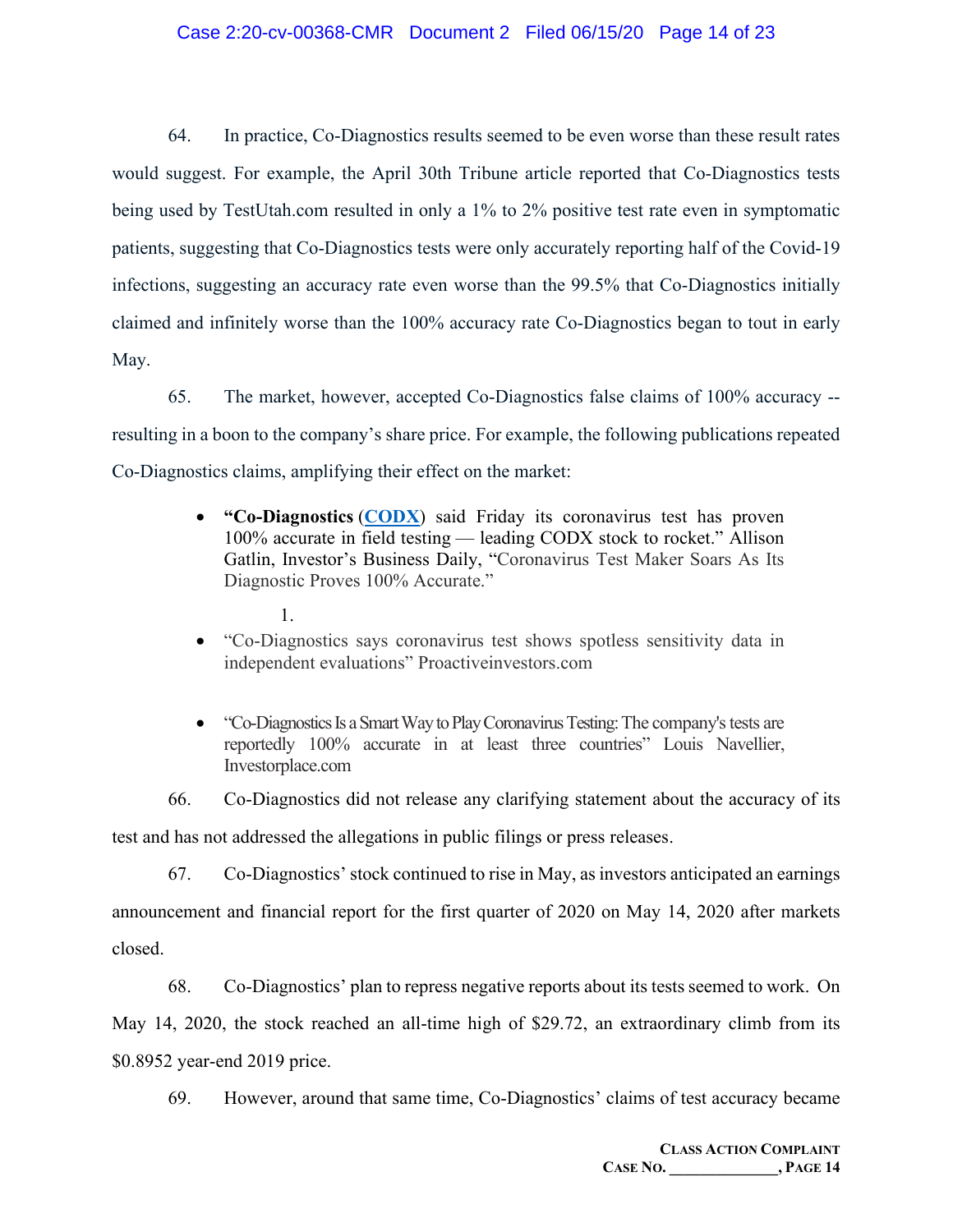#### Case 2:20-cv-00368-CMR Document 2 Filed 06/15/20 Page 15 of 23

unsustainable.

70. In the late morning and early afternoon of May 14, 2020, third parties revealed startling information about Co-Diagnostics' allegedly 100% accurate test.

71. The Salt Lake Tribune reported that TestUtah.com, which used tests developed by Co-Diagnostics, "declined to join other major Utah labs in a joint experiment to confirm one another's quality." Moreover, The Salt Lake Tribune revealed that TestUtah's tests [by Co-Diagnostics] "have a higher 'limit of detection' — that is, they require more of the virus to trigger a positive result — than most other coronavirus tests approved for sale in the U.S., according to an analysis by the life sciences publication BioCentury." This meant that Co-Diagnostics tests were likely to have a much higher false negative reporting rate, meaning that potentially thousands of infected people were inaccurately told that they did not have the disease, an observation that was consistent with earlier concerns about TestUtah's lower rate of positive test results.

72. The Tribune article also expressed concern relating to TestNebraska.com and TestIowa.com, testing services that also used Co-Diagnostics tests.

73. Also on May 14th, Iowa Governor Kim Reynolds issued a public statement saying, "I'm pleased to announce that the State Hygienic Lab completed the Test Iowa validation process yesterday, achieving high ratings of 95 percent accuracy for determining positives and 99.7 percent accuracy for determining negatives." These results did not comport with statements previously made by Co-Diagnostics on May 1, 2020.

74. In fact, Satterfield himself has recently confessed that the lower positive rates for Co-Diagnostic's tests "has certainly got all of us scratching our heads a bit," and that the tests will correctly identify 95% of true positive results—a massive discrepancy from Co-Diagnostics's representations of 100% accuracy given that the tests are intended to be administered among hundreds of thousands or even millions of people

75. Based on the release of third party information casting serious doubt as to Co-Diagnostics' bold claims of 100% accuracy, the stock price began to fall, closing the day at \$22.13 after hitting an intra-day low of \$18.35, a greater than 38% decrease in price within hours.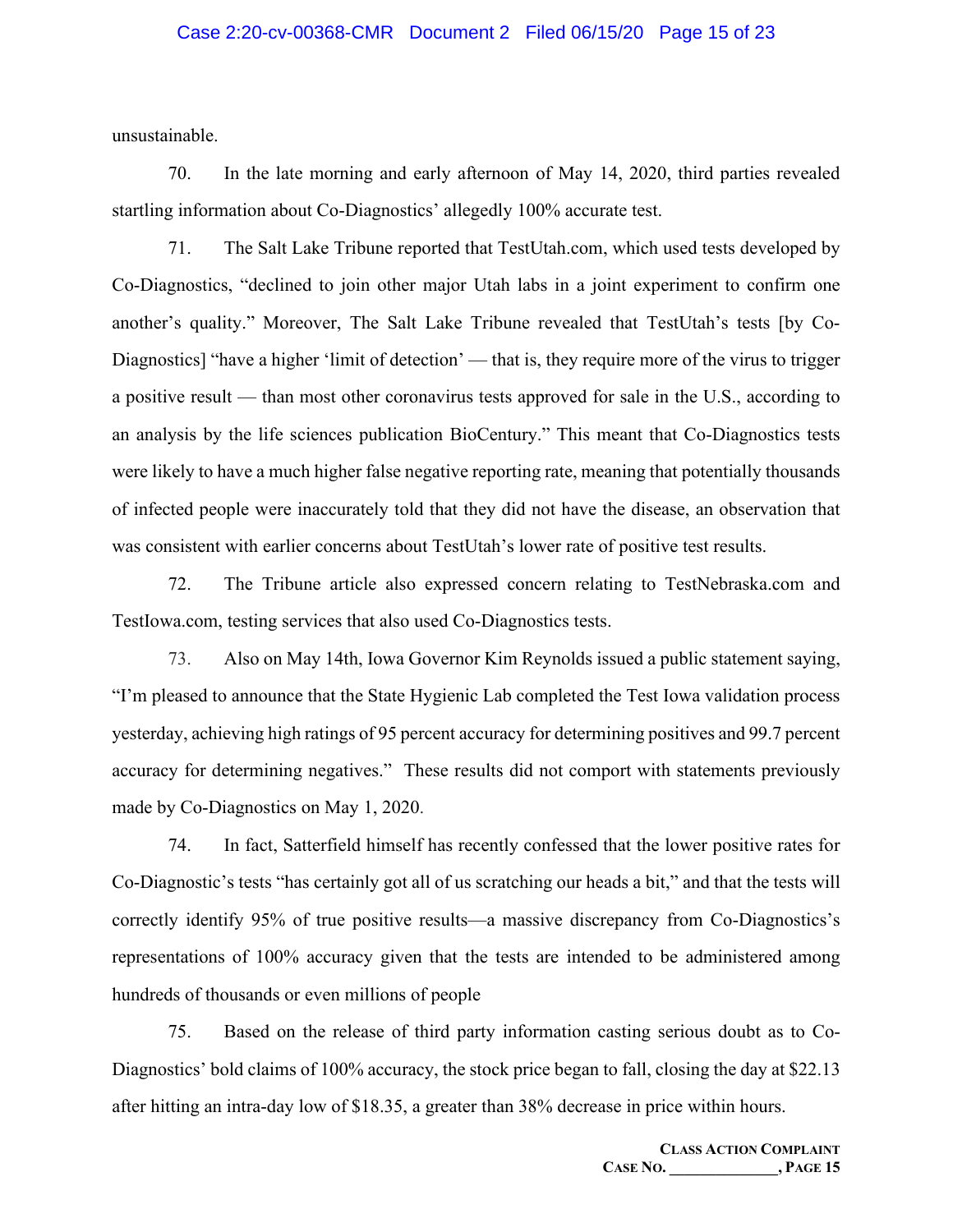#### Case 2:20-cv-00368-CMR Document 2 Filed 06/15/20 Page 16 of 23

76. At that point, Co-Diagnostics could have, but did not, revise its claims of 100% test accuracy, given that Co-Diagnostics released earnings and first quarter 2020 financials to the public after hours and had a scheduled investor call for the same evening.

77. Co-Diagnostics did report that it achieved record sales and that the start-up had finally, after nearly 7 years, reached profitability; however, it did not address the testing accuracy or sensitivity allegations or correct Satterfield's prior statements about tests being 100% accurate.

78. Rather, the call was described by The Gazette, a Cedar Rapids, Iowa publication covering TestIowa.com as sounding "more like Thanksgiving with drunk uncles — dogs were barking, people were swearing, and someone was moaning." The Gazette also accurately noted that "[n]one of Co-Diagnostics or Nomi Health's news releases about the Logix Smart tests have revealed how many tests have been sold, for how much, and so far all three testing initiatives in Iowa, Nebraska and Utah have been secretive about the tests and the results."

79. The same day, the United States FDA issued a press release about testing accuracy. Another, much larger drug company had created a diagnostic test for Covid-19 that was under increasing public scrutiny for apparent inaccuracy. The FDA announced to the public that "[t]he FDA looks at a variety of sources to identify and understand potential patterns or significant issues with the use of the Abbott test. *No diagnostic test will be 100% accurate* due to performance characteristics, specimen handling, or user error, which is why it is important to study patterns and identify the cause of suspected false results so any significant issues can be addressed quickly." (emphasis added).

80. Based on the multiple third party sources revealing serious problems that were known, or should have been known, in advance of May 14, 2020, the stock price further fell to just over \$15 per share when markets opened on May 15, 2020.

81. By May 20, 2020, a statistician, Zhiyuan Sun, wrote an article specifically about Co-Diagnostics' allegedly 100% accurate Covid-19 test. Sun explained:

In May, Co-Diagnostics announced its COVID-19 in vitro test had been found to have 100% accuracy, 100% specificity (likelihood of preventing a false-negative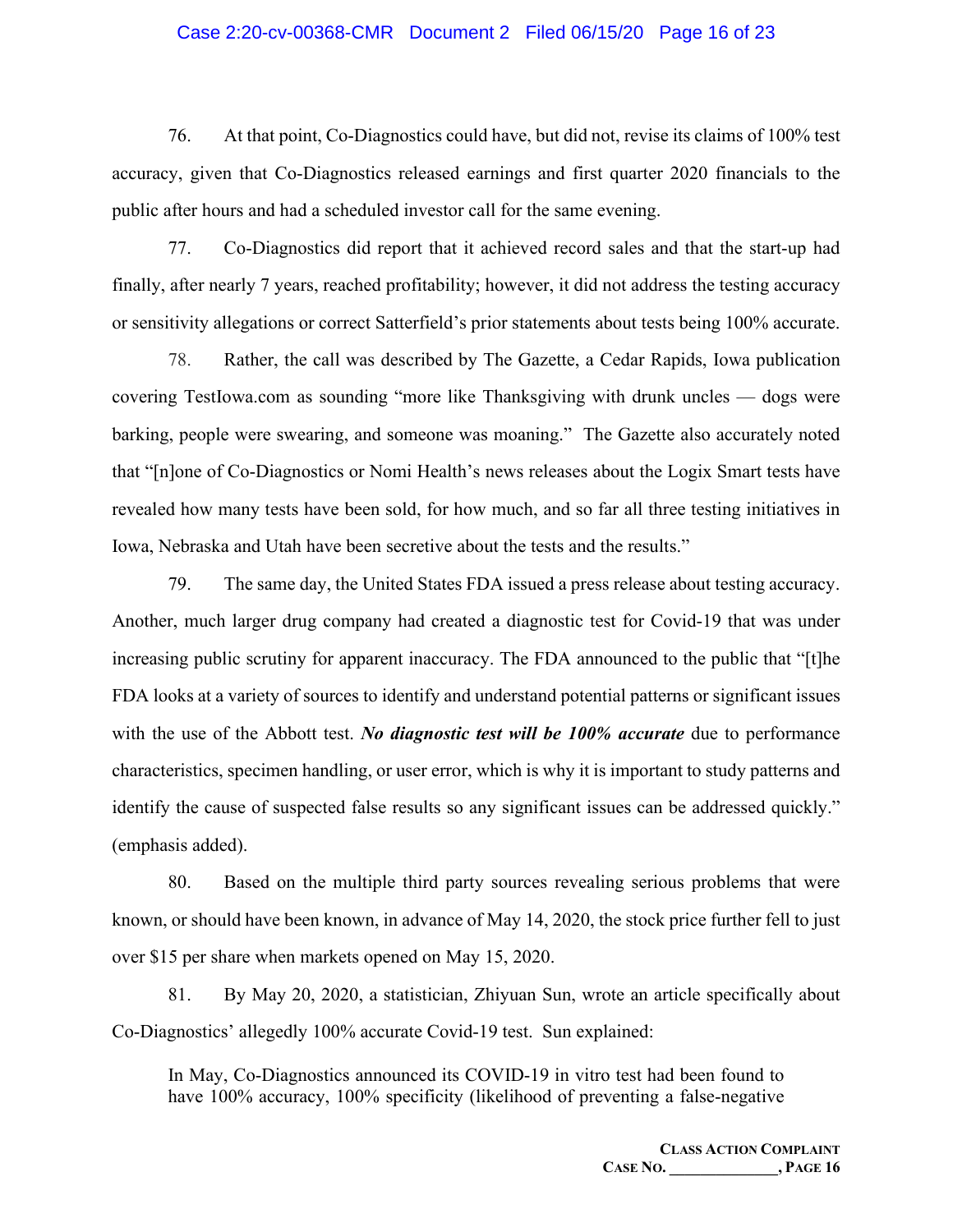error), and 100% sensitivity (likelihood of preventing a false-positive error), as per independent verification in laboratories across the world

. . . .

#### **The devil is in the details**

To start off, Co-Diagnostics came to the conclusion that its test was 100% effective on all three diagnostic dimensions (specificity, accuracy, and sensitivity) based on studies with small sample sizes. For example, laboratory testing of the Logix test kit conducted in Australia involved about 100 COVID-19-positive patients and 100 COVID-19-negative patients. With a sample size that small, a low error rate, say 1% to 2%, could be really hard to detect. In fact, the study itself explicitly stated that the test could in fact be between 96% to 98% effective, rather than 100%.

In addition, the testing environment is by no means indicative of the actual prevalence of COVID-19 in the population at this point in the pandemic. Among the test samples, 50% contained SARS-CoV-2, and obviously, at this point, nowhere near half the people in the world have been exposed to the coronavirus. "But wait a minute!" the intelligent reader might say. "Nothing in the world is perfect, so who cares if a test's results are off by 1% or 3%? Effectiveness of 97% is still nothing short of an A-plus. You're just being a devil's advocate, Zhiyuan!" Unfortunately, this is one of the cases where it is critical to pay attention to the devil in the details. In fact, a 1% or 3% error rate can render a in vitro test almost useless. Here's why.

Let us assume, for the sake of argument, the true sensitivity of Logix is 98%, and its true specificity is also 98%. In other words, the probability of the test delivering a false positive is 2%, and the probability of the test returning a false negative is also 2%. Both of these values are directly stated as being probable in studies citing Logix's range of effectiveness, and they are valid assumptions given that the test has not been fully vetted by the FDA or other regulators. It is also common knowledge that because there are not enough viral tests for the COVID-19, the number of people who have the virus is likely to be significantly higher than official figures. For example, it is estimated that up to 4.1% of the residents of Los Angeles County have COVID-19 antibodies. Let's use that 4.1% figure in our calculations as a measure of prevalence of COVID-19 (a lower prevalence would hurt the test even more). Assuming 1 million people are given the Logix test, 41,000 should test positive for an ongoing SARS-CoV-2 infection. However, if the test provides a false negative 2% of the time, only 98% of those 41,000 -- 40,180 -- would show up as positives.

On the other hand, out of the 959,000 people who were actually negative for the virus, a 2% error rate would yield 19,180 cases of false positives -- individuals who don't have the disease despite the test saying they do. All told, that makes 59,360 people getting positive results, but only 40,180 of them would actually be positive. That yields a predictive value of 67.7%.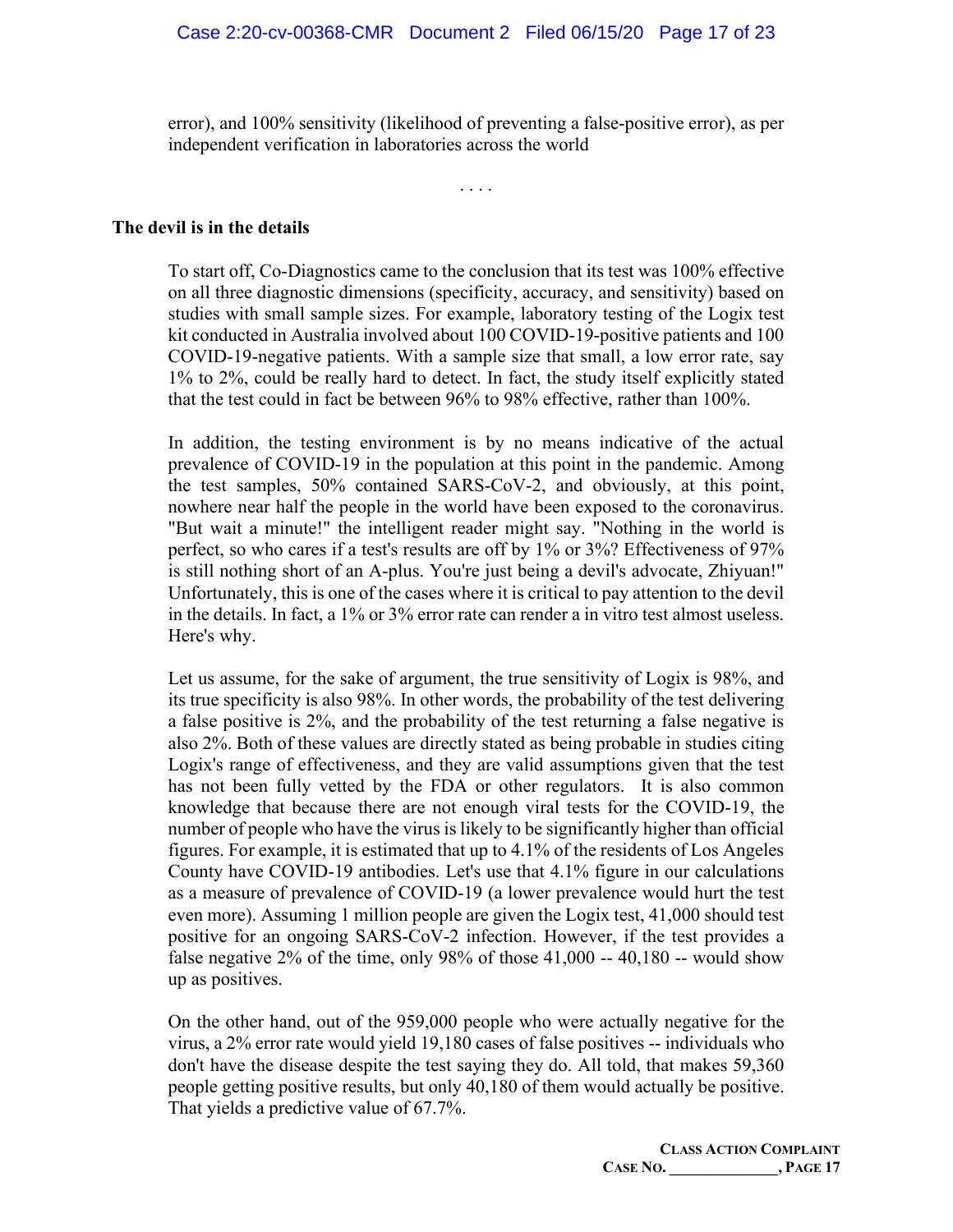In other words, if the Logix test only works as well as it does in this scenario -- and it's right 98% of the time -- there's still a **1-in-3** chance that the test will indicate you have COVID-19 even though you don't! As one can see, a 32.3% false-positive error rate isn't very good at all. This problem gets worse if we assume the same prevalence, but lower Logix's potential sensitivity and specificity estimates to 95% for both. In this scenario, the probability of getting a false positive increases to 55.2%! While the results are surprising, they nonetheless use the basics of conditional probability; here is a calculator in case you want to try it out for yourself. Furthermore, a recent New York University study on COVID-19 in vitro tests developed by **Abbott Laboratories** (NYSE:ABT) found them to be widely inaccurate and unacceptable for use in patients. Keep in mind, those tests were also promoted as having 100% sensitivity and 99.9% specificity in earlier investigations. Unfortunately, this just serves to highlight how difficult it is to develop an accurate test for diseases with a low rate of prevalence like COVID-19.

82. Co-Diagnostics knew that even a highly accurate test—such as 96%, 98%, or even 99%—was not the same, and not remotely as valuable, as a 100% accurate test. That is because having a 100% accurate test would have significantly distinguished Co-Diagnostics from other larger, more reputable competitors introducing Covid-19 tests into the marketplace. And also because the widespread administration of a Covid-19 test that is even minimally inaccurate can have highly adverse public health consequences. Co-Diagnostics knew this—and so it intentionally issued statements to the public to fend off truthful analysis and scientific skepticism about its supposed miracle test.

## **IV. Additional Scienter Allegations**

83. As alleged herein, Defendants acted with scienter in that Defendants: knew that the public documents and statements issued or disseminated in the name of the Company were materially false and misleading; knew that such statements or documents would be issued or disseminated to the investing public; and knowingly and substantially participated or acquiesced in the issuance or dissemination of such statements or documents as primary violations of the federal securities laws. As set forth elsewhere herein in detail, Defendants, by virtue of their receipt of information reflecting the true facts regarding Co-Diagnostics, their control over, and/or receipt and/or modification of Co-Diagnostics' allegedly materially misleading misstatements and/or their associations with the Company which made them privy to confidential proprietary information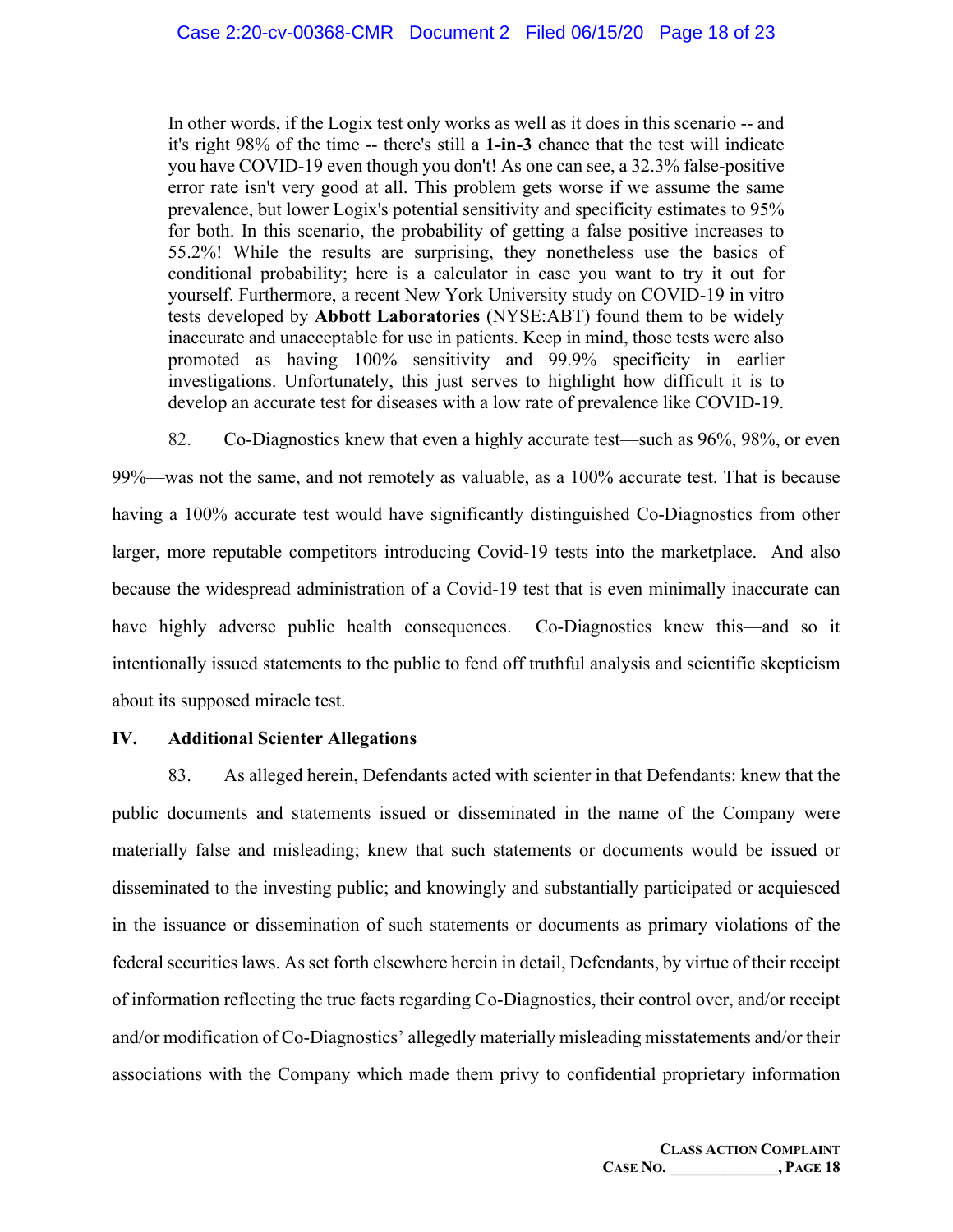concerning Co-Diagnostics, participated in the fraudulent scheme alleged herein.

84. Each of the Individual Defendants directly benefited from the fraudulent overstatement of the Company's technological capabilities in the form of at least the false inflation of their own stock and stock options, which Co-Diagnostics insiders have been cashing in on since the onset of the pandemic.

#### **V. Loss Causation/Economic Loss**

85. During the Class Period, as detailed herein, Defendants engaged in a scheme to deceive the market and a course of conduct which artificially inflated Co-Diagnostics's stock price and operated as a fraud or deceit on Class Period purchasers of Co-Diagnostics stock by misrepresenting the Company's business success and future business prospects. Defendants achieved this façade of success, growth and strong future business prospects by misrepresenting the Company's financial statements, earnings and prospects. Later, however, when Defendants' prior misrepresentations and fraudulent conduct were disclosed and became apparent to the market, Co-Diagnostics stock fell precipitously as the prior artificial inflation came out of Co-Diagnostics' stock price. As a result of their purchases of Co-Diagnostics stock during the Class Period, Lead Plaintiff and other members of the Class suffered economic loss, *i.e.*, damages, under the federal securities laws.

86. The economic loss, *i.e.*, damages, suffered by Lead Plaintiff and other members of the Class was a direct result of Defendants' fraudulent scheme to artificially inflate Co-Diagnostics' stock price and the subsequent significant decline in the value of Co-Diagnostics's stock when Defendants' prior misrepresentations and other fraudulent conduct was revealed.

#### **VI. Applicability of Presumption of Reliance Fraud on the Market Doctrine**

87. The markets for Co-Diagnostics' common stock were open, well-developed and efficient at all relevant times. As a result of these materially false and misleading statements and omissions of material fact, Co-Diagnostics' publicly traded securities traded at inflated prices during the Class Period. Lead Plaintiff and other members of the Class purchased or otherwise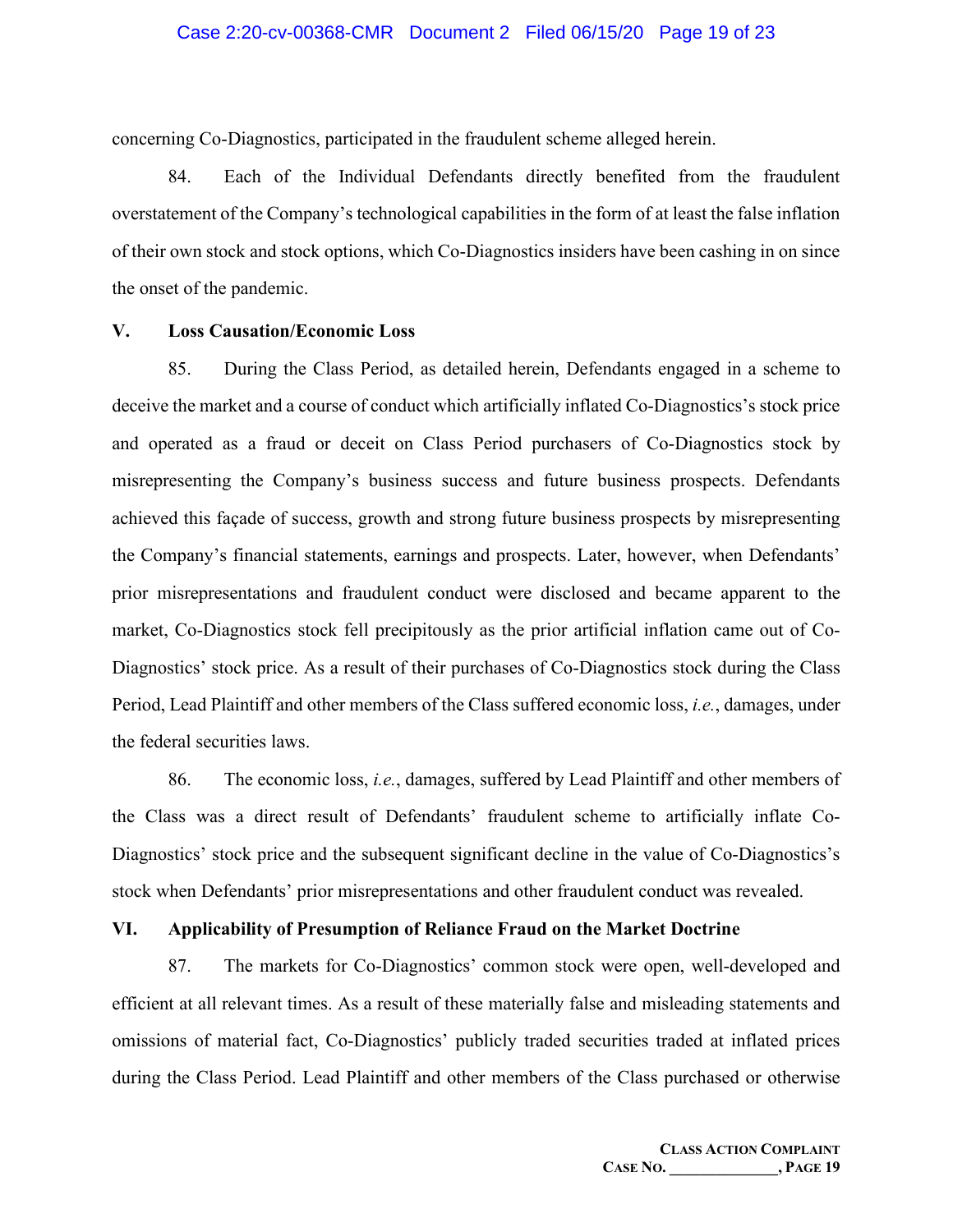#### Case 2:20-cv-00368-CMR Document 2 Filed 06/15/20 Page 20 of 23

acquired Co-Diagnostics publicly traded securities relying upon the integrity of the market price of Co-Diagnostics publicly traded securities and market information relating to Co-Diagnostics and have been damaged thereby.

88. During the Class Period, Defendants materially misled the investing public, thereby inflating the price of Co-Diagnostics' common stock, by publicly issuing false and misleading statements and omitting disclosure of material facts necessary to make Defendants' statements, as set forth herein, not false and misleading. Said statements and omissions were materially false and misleading in that they failed to disclose material adverse information and misrepresented the truth about the Company, its business and operations, as alleged herein.

89. At all relevant times, the material misrepresentations and omissions particularized in this Complaint directly or proximately caused, or were a substantial contributing cause of, the damages sustained by Lead Plaintiff and other members of the Class. As described herein, during the Class Period, Defendants made or caused to be made a series of materially false or misleading statements about Co-Diagnostics' business, prospects and operations. These material misstatements and omissions had the cause and effect of creating in the market an unrealistically positive assessment of Co-Diagnostics and its business, prospects and operations, thus causing the Company's common stock to be overvalued and artificially inflated at all relevant times. Defendants' materially false and misleading statements during the Class Period resulted in Lead Plaintiff and other members of the Class purchasing the Company's common stock at artificially inflated prices, thus causing the damages complained of herein.

90. At all relevant times, the market for Co-Diagnostics securities was an efficient market for the following reasons, among others:

(a) Co-Diagnostics common stock met the requirements for listing, and was listed and actively traded on the NASDAQ, a highly efficient and automated market;

(b) as a regulated issuer, Co-Diagnostics filed periodic public reports with the SEC and NASDAQ;

(c) Co-Diagnostics regularly communicated with public investors via established market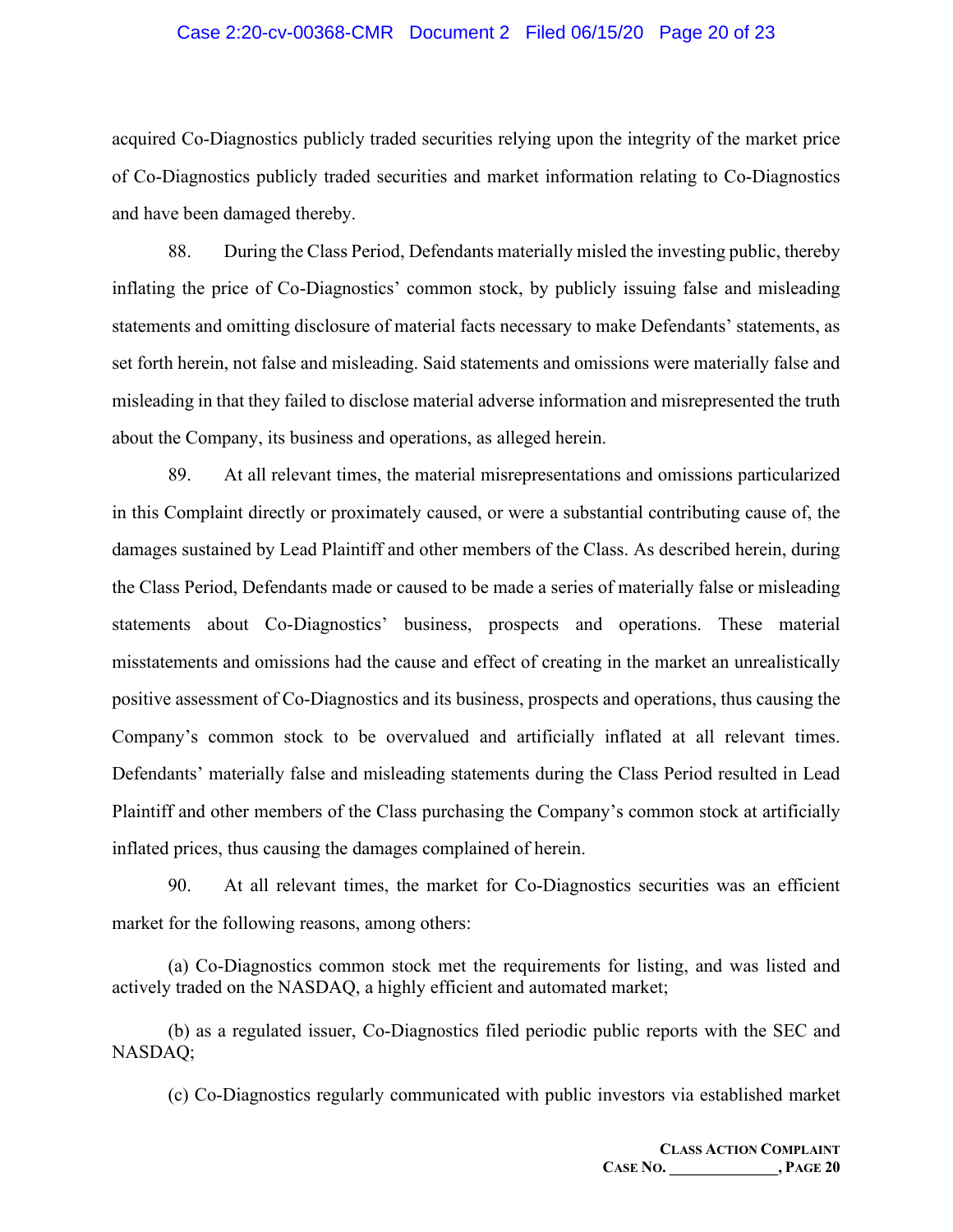## Case 2:20-cv-00368-CMR Document 2 Filed 06/15/20 Page 21 of 23

communication mechanisms, including regular disseminations of press releases on the national circuits of major newswire services and other wide-ranging public disclosures, such as communications with the financial press and other similar reporting services; and

(d) Co-Diagnostics was followed by several securities analysts employed by major brokerage firms who wrote reports which were distributed to the sales force and certain customers of their respective brokerage firms. Each of these reports was publicly available and entered the public marketplace.

91. As a result of the foregoing, the market for Co-Diagnostics common stock promptly digested current information regarding Co-Diagnostics from all publicly available sources and reflected such information in the prices of the stock. Under these circumstances, all purchasers of Co-Diagnostics common stock during the Class Period suffered similar injury through their purchase of Co-Diagnostics common stock at artificially inflated prices and a presumption of reliance applies.

## **VII. No Safe Harbor**

92. The statutory safe harbor provided for forward-looking statements under certain circumstances does not apply to any of the allegedly false statements pleaded in this Complaint. Many of the specific statements pleaded herein were not identified as "forward-looking statements" when made. To the extent there were any forward-looking statements, there were no meaningful cautionary statements identifying important factors which could cause actual results to differ materially from those in the purportedly forward-looking statements. Alternatively, to the extent that the statutory safe harbor does apply to any forward-looking statements pleaded herein, Defendants are liable for those false forward-looking statements because at the time each of those forward-looking statements were made, the particular speaker knew that the particular forwardlooking statement was false, and/or the forward-looking statement was authorized and/or approved by an executive officer of Co-Diagnostics who knew that those statements were false when made.

## **COUNT I Violation of Section 10(b) of the Exchange Act and Rule 10b-5 Promulgated Thereunder Against All Defendants**

93. Lead Plaintiff repeats and reallege each and every allegation contained above as if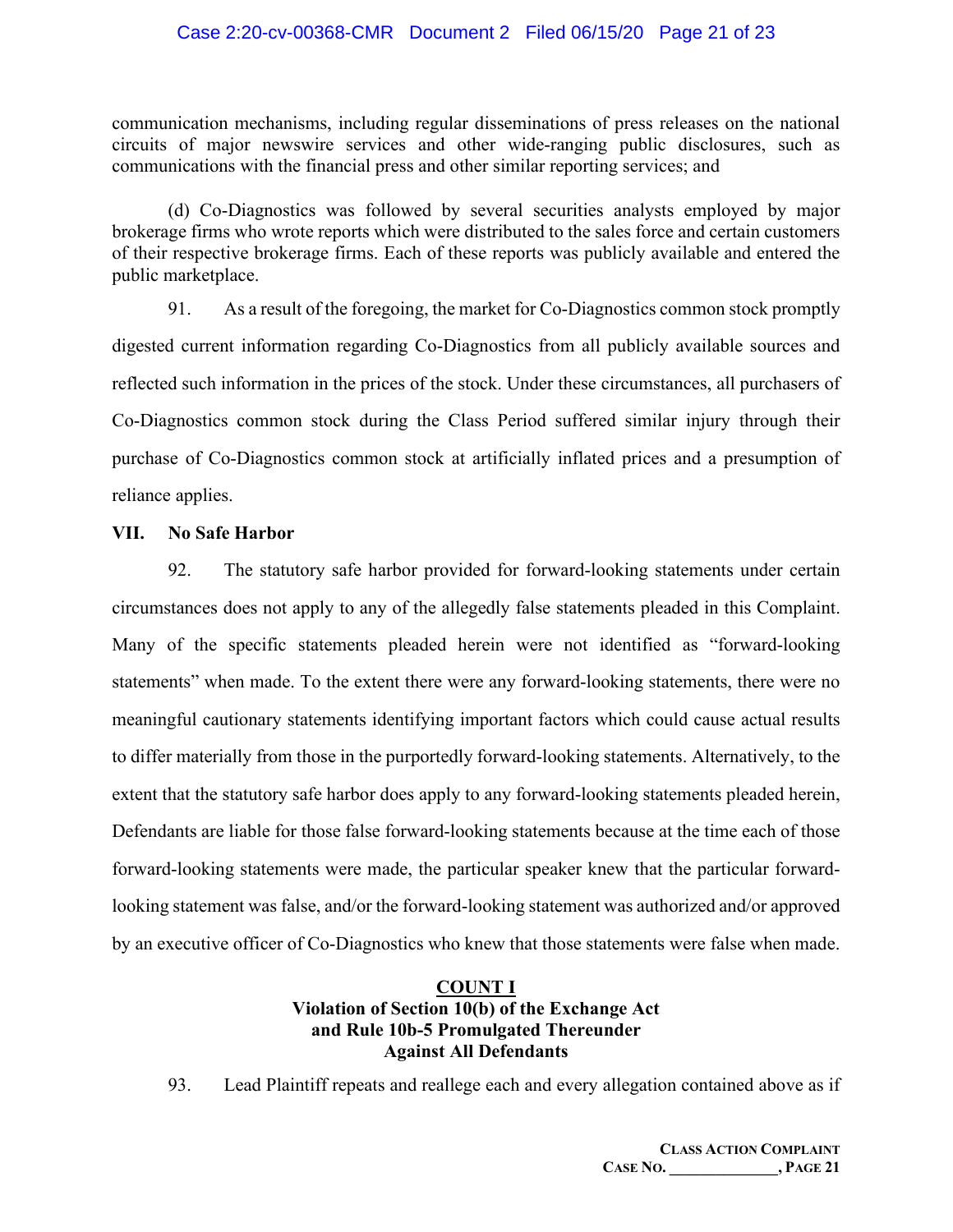fully set forth herein.

94. During the Class Period, Defendants disseminated or approved the materially false and misleading statements specified above, which they knew or deliberately disregarded were misleading in that they contained misrepresentations and failed to disclose material facts necessary in order to make the statements made, in light of the circumstances under which they were made, not misleading.

95. Defendants: (a) employed devices, schemes, and artifices to defraud; (b) made untrue statements of material fact and/or omitted to state material facts necessary to make the statements not misleading; and (c) engaged in acts, practices, and a course of business which operated as a fraud and deceit upon the purchasers of the Company's common stock during the Class Period.

96. Lead Plaintiff and the Class have suffered damages in that, in reliance on the integrity of the market, they paid artificially inflated prices for Co-Diagnostics common stock. Lead Plaintiff and the Class would not have purchased Co-Diagnostics common stock at the prices they paid, or at all, if they had been aware that the market prices had been artificially and falsely inflated by Defendants' misleading statements.

97. As a direct and proximate result of Defendants' wrongful conduct, Lead Plaintiff and the other members of the Class suffered damages in connection with their purchases of Co-Diagnostics common stock during the Class Period.

## **COUNT II Violation of Section 20(a) of the Exchange Act Against the Individual Defendants**

98. Lead Plaintiff repeats and reallege each and every allegation contained above as if fully set forth herein.

99. The Individual Defendants acted as controlling persons of Co-Diagnostics within the meaning of Section 20(a) of the Exchange Act as alleged herein. By reason of their positions as officers and/or directors of Co-Diagnostics, and their ownership of Co-Diagnostics stock, the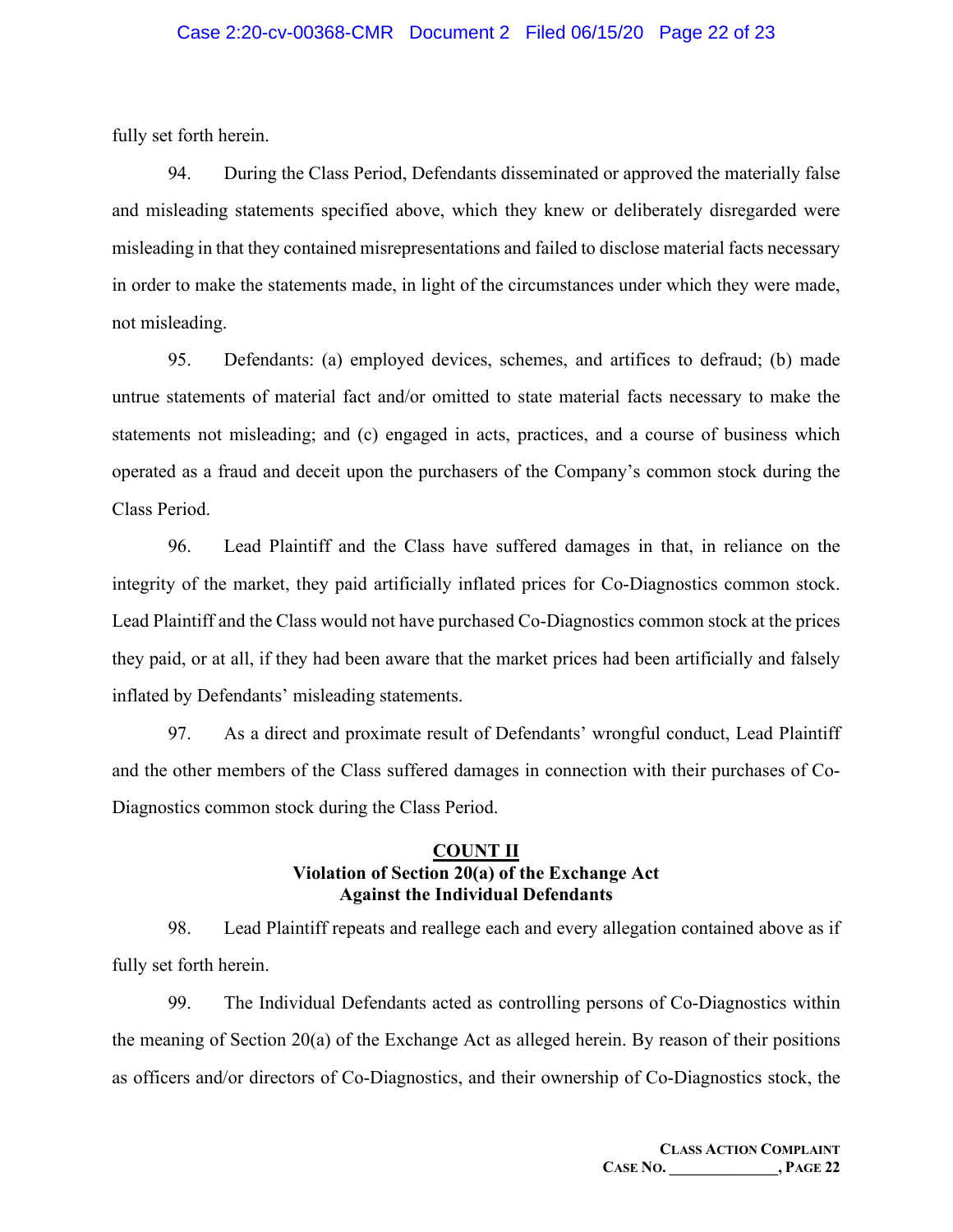## Case 2:20-cv-00368-CMR Document 2 Filed 06/15/20 Page 23 of 23

Individual Defendants had the power and authority to cause Co-Diagnostics to engage in the wrongful conduct complained of herein. By reason of such conduct, the Individual Defendants are liable pursuant to Section 20(a) of the Exchange Act.

**WHEREFORE**, Lead Plaintiff prays for relief and judgment, as follows:

A. Determining that this action is a proper class action and certifying Lead Plaintiff as Class representatives under Rule 23 of the Federal Rules of Civil Procedure and Lead Plaintiff's counsel as Lead Counsel;

B. Awarding compensatory damages in favor of Lead Plaintiff and the other Class members against all Defendants, jointly and severally, for all damages sustained as a result of Defendants' wrongdoing, in an amount to be proven at trial, including interest thereon;

C. Awarding Lead Plaintiff and the Class their reasonable costs and expenses incurred in this action, including counsel fees and expert fees; and

D. Such other and further relief as the Court may deem just and proper.

## **JURY TRIAL DEMAND**

Lead Plaintiff hereby demands a trial by jury.

## DATED: June 15, 2020 **SMITH WASHBURN, LLP**

/s/ D. Loren Washburn D. Loren Washburn

Michael A. Pineiro (*pro hac vice application forthcoming*) MARCUS NEIMAN RASHBAUM & PINEIRO LLP 2 South Biscayne Blvd., Suite 1750 Miami, FL 33131

Michael C. Fasano (*pro hac vice application forthcoming*) FASANO LAW FIRM, PLLC 2 S. Biscayne Blvd., Suite 1750 Miami, FL 33131

*Attorneys for Gelt Trading, Ltd. and Proposed Class*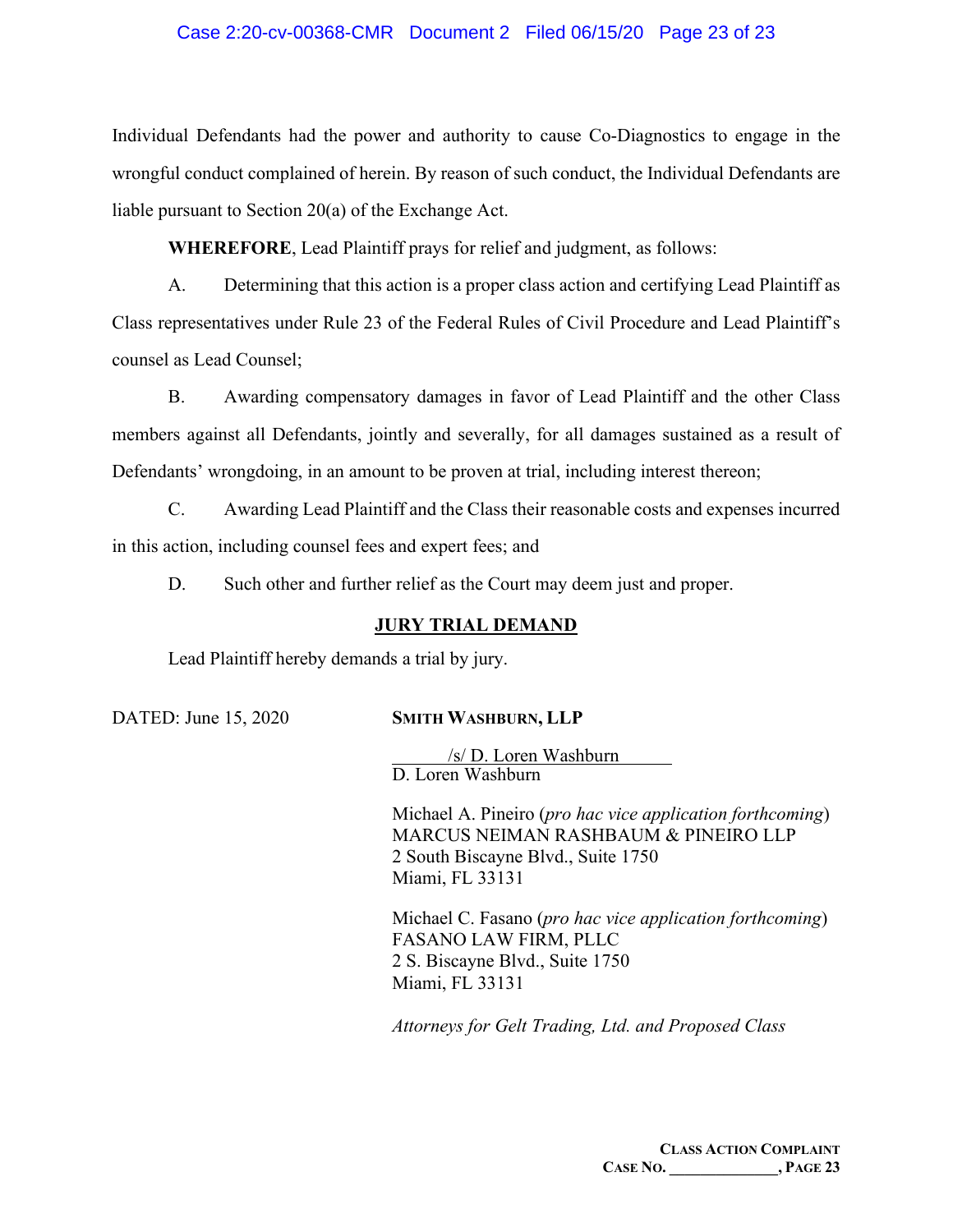# IS 44 (Rev. 08/18) **Case 2:20-cv-00368-CWTL DOCUTER SHEEIFD 06/15/20** Page 1 of 2

The JS 44 civil cover sheet and the information contained herein neither replace nor supplement the filing and service of pleadings or other papers as required by law, except as provided by local rules of court. This form,

| I. (a) PLAINTIFFS                                                                                                                                                                                                                                                                                                                                                                                                                                                                                                                                                                                                                                    |                                                                                                                                                                                                                                                                                                                                                                                                                                                                                                                                                                                                                                                           |                                                                                                                                                                                                                                                                                                                                                                                                                                                                                                                                                                                                                                                           |                        | <b>DEFENDANTS</b>                                                                                                                                                                                                                                                                                                                                                                                                          |                                                                                                                                                                                                                                                                                                                                                                                                                                                                                       |                                                                                                                                                                                                                                                                                                                                                                                                                                                                                                                                                                                                                                                                                                                        |
|------------------------------------------------------------------------------------------------------------------------------------------------------------------------------------------------------------------------------------------------------------------------------------------------------------------------------------------------------------------------------------------------------------------------------------------------------------------------------------------------------------------------------------------------------------------------------------------------------------------------------------------------------|-----------------------------------------------------------------------------------------------------------------------------------------------------------------------------------------------------------------------------------------------------------------------------------------------------------------------------------------------------------------------------------------------------------------------------------------------------------------------------------------------------------------------------------------------------------------------------------------------------------------------------------------------------------|-----------------------------------------------------------------------------------------------------------------------------------------------------------------------------------------------------------------------------------------------------------------------------------------------------------------------------------------------------------------------------------------------------------------------------------------------------------------------------------------------------------------------------------------------------------------------------------------------------------------------------------------------------------|------------------------|----------------------------------------------------------------------------------------------------------------------------------------------------------------------------------------------------------------------------------------------------------------------------------------------------------------------------------------------------------------------------------------------------------------------------|---------------------------------------------------------------------------------------------------------------------------------------------------------------------------------------------------------------------------------------------------------------------------------------------------------------------------------------------------------------------------------------------------------------------------------------------------------------------------------------|------------------------------------------------------------------------------------------------------------------------------------------------------------------------------------------------------------------------------------------------------------------------------------------------------------------------------------------------------------------------------------------------------------------------------------------------------------------------------------------------------------------------------------------------------------------------------------------------------------------------------------------------------------------------------------------------------------------------|
| GELT TRADING, LTD., a Cayman Islands Limited Company, On Behalf<br>of Itself and All Others Similarly Situtated.                                                                                                                                                                                                                                                                                                                                                                                                                                                                                                                                     |                                                                                                                                                                                                                                                                                                                                                                                                                                                                                                                                                                                                                                                           |                                                                                                                                                                                                                                                                                                                                                                                                                                                                                                                                                                                                                                                           |                        | CO-DIAGNOSTICS, INC., a Utah corporation; et al. (see attachment)                                                                                                                                                                                                                                                                                                                                                          |                                                                                                                                                                                                                                                                                                                                                                                                                                                                                       |                                                                                                                                                                                                                                                                                                                                                                                                                                                                                                                                                                                                                                                                                                                        |
| Cayman Islands<br>(b) County of Residence of First Listed Plaintiff<br>(EXCEPT IN U.S. PLAINTIFF CASES)                                                                                                                                                                                                                                                                                                                                                                                                                                                                                                                                              |                                                                                                                                                                                                                                                                                                                                                                                                                                                                                                                                                                                                                                                           |                                                                                                                                                                                                                                                                                                                                                                                                                                                                                                                                                                                                                                                           |                        | County of Residence of First Listed Defendant<br>(IN U.S. PLAINTIFF CASES ONLY)<br>NOTE:<br>IN LAND CONDEMNATION CASES, USE THE LOCATION OF<br>THE TRACT OF LAND INVOLVED.                                                                                                                                                                                                                                                 |                                                                                                                                                                                                                                                                                                                                                                                                                                                                                       |                                                                                                                                                                                                                                                                                                                                                                                                                                                                                                                                                                                                                                                                                                                        |
| (c) Attorneys (Firm Name, Address, and Telephone Number)<br>D. Loren Washburn (#10993)<br>SMITH WASHBURN, LLP, 8 East Broadway, Suite 320, Salt Lake City,<br>UT 84111, Telephone: (801) 584-1800; (see attachment)                                                                                                                                                                                                                                                                                                                                                                                                                                  |                                                                                                                                                                                                                                                                                                                                                                                                                                                                                                                                                                                                                                                           |                                                                                                                                                                                                                                                                                                                                                                                                                                                                                                                                                                                                                                                           |                        | Attorneys (If Known)                                                                                                                                                                                                                                                                                                                                                                                                       |                                                                                                                                                                                                                                                                                                                                                                                                                                                                                       |                                                                                                                                                                                                                                                                                                                                                                                                                                                                                                                                                                                                                                                                                                                        |
| <b>II. BASIS OF JURISDICTION</b> (Place an "X" in One Box Only)                                                                                                                                                                                                                                                                                                                                                                                                                                                                                                                                                                                      |                                                                                                                                                                                                                                                                                                                                                                                                                                                                                                                                                                                                                                                           |                                                                                                                                                                                                                                                                                                                                                                                                                                                                                                                                                                                                                                                           |                        |                                                                                                                                                                                                                                                                                                                                                                                                                            |                                                                                                                                                                                                                                                                                                                                                                                                                                                                                       | <b>III. CITIZENSHIP OF PRINCIPAL PARTIES</b> (Place an "X" in One Box for Plaintiff                                                                                                                                                                                                                                                                                                                                                                                                                                                                                                                                                                                                                                    |
| $\Box$ 1 U.S. Government<br>Plaintiff                                                                                                                                                                                                                                                                                                                                                                                                                                                                                                                                                                                                                | $\cancel{\bullet}$ 3 Federal Question<br>(U.S. Government Not a Party)                                                                                                                                                                                                                                                                                                                                                                                                                                                                                                                                                                                    |                                                                                                                                                                                                                                                                                                                                                                                                                                                                                                                                                                                                                                                           |                        | (For Diversity Cases Only)<br>and One Box for Defendant)<br><b>DEF</b><br><b>PTF</b><br>PTF<br>DEF<br>$\Box$ 1<br>Incorporated or Principal Place<br>Citizen of This State<br>$\Box$ 1<br>$\Box$ 4<br>$\Box$ 4<br>of Business In This State                                                                                                                                                                                |                                                                                                                                                                                                                                                                                                                                                                                                                                                                                       |                                                                                                                                                                                                                                                                                                                                                                                                                                                                                                                                                                                                                                                                                                                        |
| $\Box$ 2 U.S. Government<br>Defendant                                                                                                                                                                                                                                                                                                                                                                                                                                                                                                                                                                                                                | $\Box$ 4 Diversity                                                                                                                                                                                                                                                                                                                                                                                                                                                                                                                                                                                                                                        | (Indicate Citizenship of Parties in Item III)                                                                                                                                                                                                                                                                                                                                                                                                                                                                                                                                                                                                             |                        | Citizen of Another State<br>$\Box$ 2<br>Citizen or Subject of a                                                                                                                                                                                                                                                                                                                                                            | Incorporated and Principal Place<br>$\Box$ 2<br>of Business In Another State<br>$\Box$ 3 Foreign Nation<br>$\Box$ 3                                                                                                                                                                                                                                                                                                                                                                   | $\Box$ 5<br>$\Box$ 5<br>$\Box$ 6<br>$\Box$ 6                                                                                                                                                                                                                                                                                                                                                                                                                                                                                                                                                                                                                                                                           |
|                                                                                                                                                                                                                                                                                                                                                                                                                                                                                                                                                                                                                                                      |                                                                                                                                                                                                                                                                                                                                                                                                                                                                                                                                                                                                                                                           |                                                                                                                                                                                                                                                                                                                                                                                                                                                                                                                                                                                                                                                           |                        | Foreign Country                                                                                                                                                                                                                                                                                                                                                                                                            |                                                                                                                                                                                                                                                                                                                                                                                                                                                                                       |                                                                                                                                                                                                                                                                                                                                                                                                                                                                                                                                                                                                                                                                                                                        |
| <b>CONTRACT</b>                                                                                                                                                                                                                                                                                                                                                                                                                                                                                                                                                                                                                                      | IV. NATURE OF SUIT (Place an "X" in One Box Only)<br><b>TORTS</b>                                                                                                                                                                                                                                                                                                                                                                                                                                                                                                                                                                                         |                                                                                                                                                                                                                                                                                                                                                                                                                                                                                                                                                                                                                                                           |                        | <b>FORFEITURE/PENALTY</b>                                                                                                                                                                                                                                                                                                                                                                                                  | <b>BANKRUPTCY</b>                                                                                                                                                                                                                                                                                                                                                                                                                                                                     | Click here for: Nature of Suit Code Descriptions.<br><b>OTHER STATUTES</b>                                                                                                                                                                                                                                                                                                                                                                                                                                                                                                                                                                                                                                             |
| $\Box$ 110 Insurance<br>$\Box$ 120 Marine<br>$\Box$ 130 Miller Act<br>$\Box$ 140 Negotiable Instrument<br>$\Box$ 150 Recovery of Overpayment<br>& Enforcement of Judgment<br>151 Medicare Act<br>□ 152 Recovery of Defaulted<br><b>Student Loans</b><br>(Excludes Veterans)<br>$\Box$ 153 Recovery of Overpayment<br>of Veteran's Benefits<br>160 Stockholders' Suits<br>190 Other Contract<br>195 Contract Product Liability<br>$\Box$ 196 Franchise<br><b>REAL PROPERTY</b><br>$\Box$ 210 Land Condemnation<br>220 Foreclosure<br>□ 230 Rent Lease & Ejectment<br>240 Torts to Land<br>□ 245 Tort Product Liability<br>290 All Other Real Property | PERSONAL INJURY<br>$\Box$ 310 Airplane<br>□ 315 Airplane Product<br>Liability<br>$\Box$ 320 Assault, Libel &<br>Slander<br>□ 330 Federal Employers'<br>Liability<br>□ 340 Marine<br>345 Marine Product<br>Liability<br>□ 350 Motor Vehicle<br>□ 355 Motor Vehicle<br>Product Liability<br>360 Other Personal<br>Injury<br>362 Personal Injury -<br>Medical Malpractice<br><b>CIVIL RIGHTS</b><br>$\Box$ 440 Other Civil Rights<br>$\Box$ 441 Voting<br>$\Box$ 442 Employment<br>$\Box$ 443 Housing/<br>Accommodations<br>$\Box$ 445 Amer. w/Disabilities - $\Box$ 535 Death Penalty<br>Employment<br>446 Amer. w/Disabilities -<br>Other<br>448 Education | PERSONAL INJURY<br>365 Personal Injury -<br>Product Liability<br>367 Health Care/<br>Pharmaceutical<br>Personal Injury<br>Product Liability<br>□ 368 Asbestos Personal<br><b>Injury Product</b><br>Liability<br>PERSONAL PROPERTY<br>370 Other Fraud<br>$\Box$ 371 Truth in Lending<br>380 Other Personal<br>Property Damage<br>385 Property Damage<br>Product Liability<br><b>PRISONER PETITIONS</b><br><b>Habeas Corpus:</b><br>1 463 Alien Detainee<br>□ 510 Motions to Vacate<br>Sentence<br>530 General<br>Other:<br>540 Mandamus & Other<br>$\Box$ 550 Civil Rights<br>555 Prison Condition<br>560 Civil Detainee -<br>Conditions of<br>Confinement |                        | 5 625 Drug Related Seizure<br>of Property 21 USC 881<br>$\Box$ 690 Other<br><b>LABOR</b><br>710 Fair Labor Standards<br>Act<br>720 Labor/Management<br>Relations<br>740 Railway Labor Act<br>751 Family and Medical<br>Leave Act<br>790 Other Labor Litigation<br>791 Employee Retirement<br>Income Security Act<br><b>IMMIGRATION</b><br>$\Box$ 462 Naturalization Application<br>$\Box$ 465 Other Immigration<br>Actions | 158 122 Appeal 28 USC 158<br>423 Withdrawal<br>28 USC 157<br><b>PROPERTY RIGHTS</b><br>□ 820 Copyrights<br>□ 830 Patent<br>□ 835 Patent - Abbreviated<br>New Drug Application<br>□ 840 Trademark<br><b>SOCIAL SECURITY</b><br>$\Box$ 861 HIA (1395ff)<br>$\Box$ 862 Black Lung (923)<br>$\Box$ 863 DIWC/DIWW (405(g))<br>□ 864 SSID Title XVI<br>$\Box$ 865 RSI (405(g))<br>FEDERAL TAX SUITS<br>□ 870 Taxes (U.S. Plaintiff<br>or Defendant)<br>□ 871 IRS-Third Party<br>26 USC 7609 | 375 False Claims Act<br>$\Box$ 376 Qui Tam (31 USC)<br>3729(a)<br>$\Box$ 400 State Reapportionment<br>$\Box$ 410 Antitrust<br>$\Box$ 430 Banks and Banking<br>$\Box$ 450 Commerce<br>$\Box$ 460 Deportation<br>1 470 Racketeer Influenced and<br>Corrupt Organizations<br>480 Consumer Credit<br>□ 485 Telephone Consumer<br>Protection Act<br>490 Cable/Sat TV<br>区 850 Securities/Commodities/<br>Exchange<br>□ 890 Other Statutory Actions<br>□ 891 Agricultural Acts<br>□ 893 Environmental Matters<br>□ 895 Freedom of Information<br>Act<br>□ 896 Arbitration<br>□ 899 Administrative Procedure<br>Act/Review or Appeal of<br><b>Agency Decision</b><br>$\Box$ 950 Constitutionality of<br><b>State Statutes</b> |
| V. ORIGIN (Place an "X" in One Box Only)<br>$\mathbb{X}$ 1 Original<br>Proceeding                                                                                                                                                                                                                                                                                                                                                                                                                                                                                                                                                                    | $\Box$ 2 Removed from<br>$\Box$ 3<br><b>State Court</b>                                                                                                                                                                                                                                                                                                                                                                                                                                                                                                                                                                                                   | Remanded from<br>Appellate Court                                                                                                                                                                                                                                                                                                                                                                                                                                                                                                                                                                                                                          | $\Box$ 4 Reinstated or | $\Box$ 5 Transferred from<br>Reopened<br>(specify)                                                                                                                                                                                                                                                                                                                                                                         | $\Box$ 6 Multidistrict<br>Litigation -<br><b>Another District</b><br>Transfer                                                                                                                                                                                                                                                                                                                                                                                                         | $\Box$ 8 Multidistrict<br>Litigation -<br>Direct File                                                                                                                                                                                                                                                                                                                                                                                                                                                                                                                                                                                                                                                                  |
| VI. CAUSE OF ACTION                                                                                                                                                                                                                                                                                                                                                                                                                                                                                                                                                                                                                                  | Brief description of cause:                                                                                                                                                                                                                                                                                                                                                                                                                                                                                                                                                                                                                               |                                                                                                                                                                                                                                                                                                                                                                                                                                                                                                                                                                                                                                                           |                        |                                                                                                                                                                                                                                                                                                                                                                                                                            | Cite the U.S. Civil Statute under which you are filing (Do not cite jurisdictional statutes unless diversity):<br>Securities Exchange Act of 1934, Sections 10(b) and 20(a) (15 U.S.C. § 78j and 5 U.S.C. § 78t, respectively)<br>Plaintiff brings this action against the defendants for employing manipulative and deceptive devices.                                                                                                                                               |                                                                                                                                                                                                                                                                                                                                                                                                                                                                                                                                                                                                                                                                                                                        |
| <b>VII. REQUESTED IN</b><br><b>COMPLAINT:</b>                                                                                                                                                                                                                                                                                                                                                                                                                                                                                                                                                                                                        | ⊠<br>UNDER RULE 23, F.R.Cv.P.                                                                                                                                                                                                                                                                                                                                                                                                                                                                                                                                                                                                                             | CHECK IF THIS IS A CLASS ACTION                                                                                                                                                                                                                                                                                                                                                                                                                                                                                                                                                                                                                           |                        | <b>DEMANDS</b>                                                                                                                                                                                                                                                                                                                                                                                                             | <b>JURY DEMAND:</b>                                                                                                                                                                                                                                                                                                                                                                                                                                                                   | CHECK YES only if demanded in complaint:<br>$\mathbb{X}$ Yes<br>$\Box$ No                                                                                                                                                                                                                                                                                                                                                                                                                                                                                                                                                                                                                                              |
| VIII. RELATED CASE(S)<br><b>IF ANY</b>                                                                                                                                                                                                                                                                                                                                                                                                                                                                                                                                                                                                               | (See instructions):                                                                                                                                                                                                                                                                                                                                                                                                                                                                                                                                                                                                                                       | <b>JUDGE</b>                                                                                                                                                                                                                                                                                                                                                                                                                                                                                                                                                                                                                                              |                        |                                                                                                                                                                                                                                                                                                                                                                                                                            | DOCKET NUMBER                                                                                                                                                                                                                                                                                                                                                                                                                                                                         |                                                                                                                                                                                                                                                                                                                                                                                                                                                                                                                                                                                                                                                                                                                        |
| <b>DATE</b><br>06/15/2020<br><b>FOR OFFICE USE ONLY</b>                                                                                                                                                                                                                                                                                                                                                                                                                                                                                                                                                                                              | SIGNATURE OF ATTORNEY OF RECORD<br>/s/ D. Loren Washburn                                                                                                                                                                                                                                                                                                                                                                                                                                                                                                                                                                                                  |                                                                                                                                                                                                                                                                                                                                                                                                                                                                                                                                                                                                                                                           |                        |                                                                                                                                                                                                                                                                                                                                                                                                                            |                                                                                                                                                                                                                                                                                                                                                                                                                                                                                       |                                                                                                                                                                                                                                                                                                                                                                                                                                                                                                                                                                                                                                                                                                                        |
| <b>RECEIPT#</b>                                                                                                                                                                                                                                                                                                                                                                                                                                                                                                                                                                                                                                      | <b>AMOUNT</b>                                                                                                                                                                                                                                                                                                                                                                                                                                                                                                                                                                                                                                             | <b>APPLYING IFP</b>                                                                                                                                                                                                                                                                                                                                                                                                                                                                                                                                                                                                                                       |                        | <b>JUDGE</b>                                                                                                                                                                                                                                                                                                                                                                                                               | MAG. JUDGE                                                                                                                                                                                                                                                                                                                                                                                                                                                                            |                                                                                                                                                                                                                                                                                                                                                                                                                                                                                                                                                                                                                                                                                                                        |